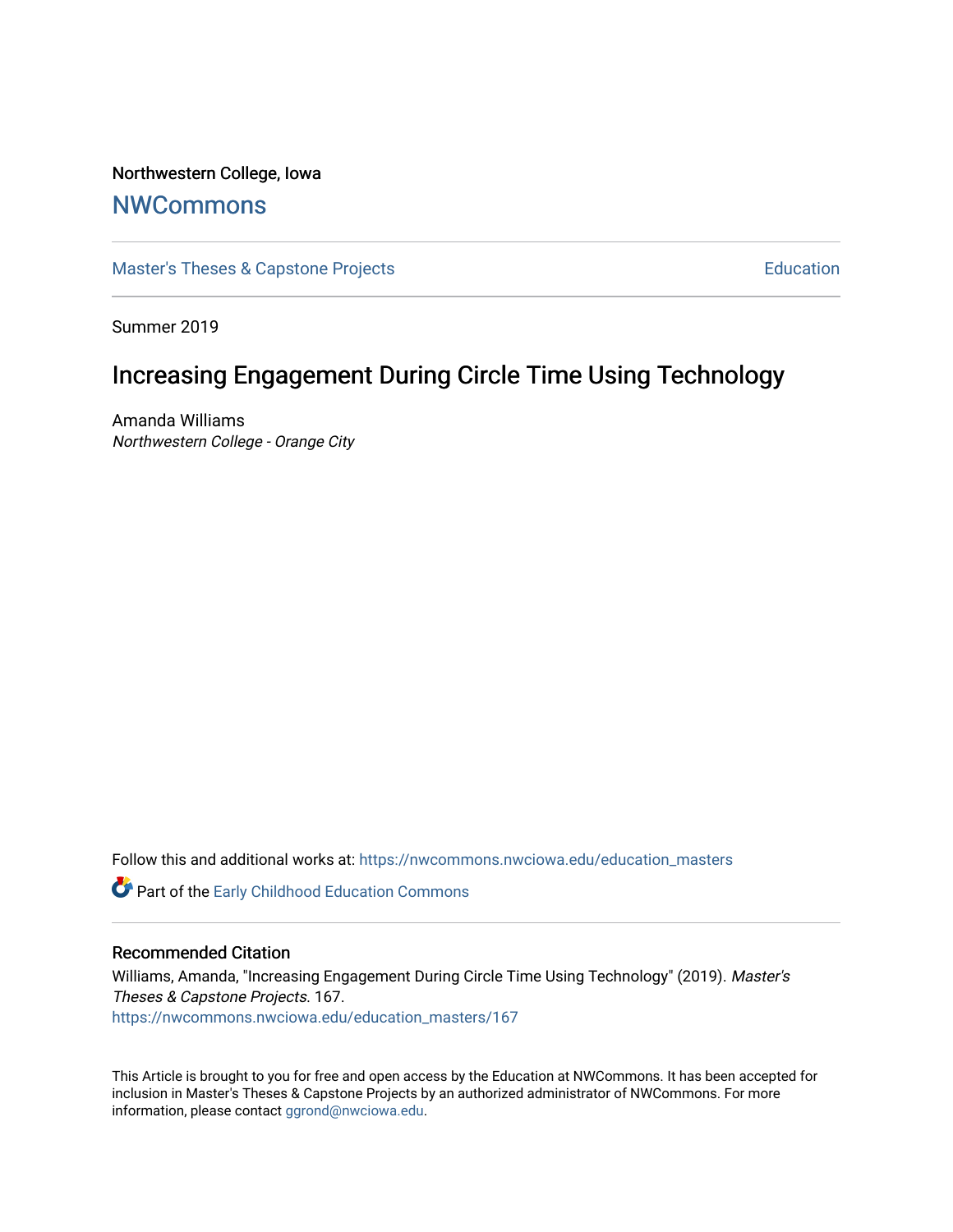Increasing Engagement During Circle Time Using Technology

Amanda Williams

Northwestern College

An Action Research Project Presented in Partial Fulfillment of the Requirements For the Degree of Master of Education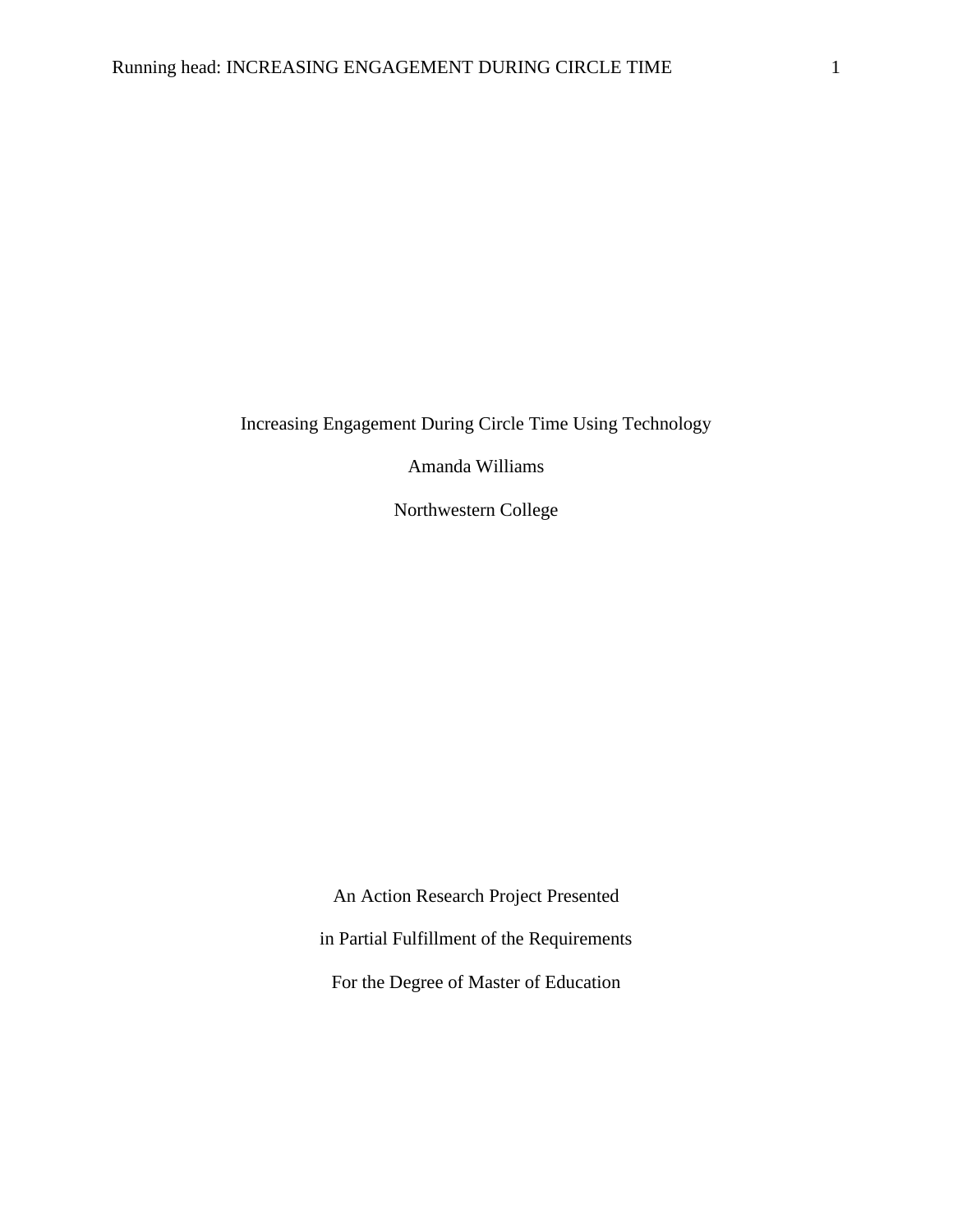### **Table of Contents**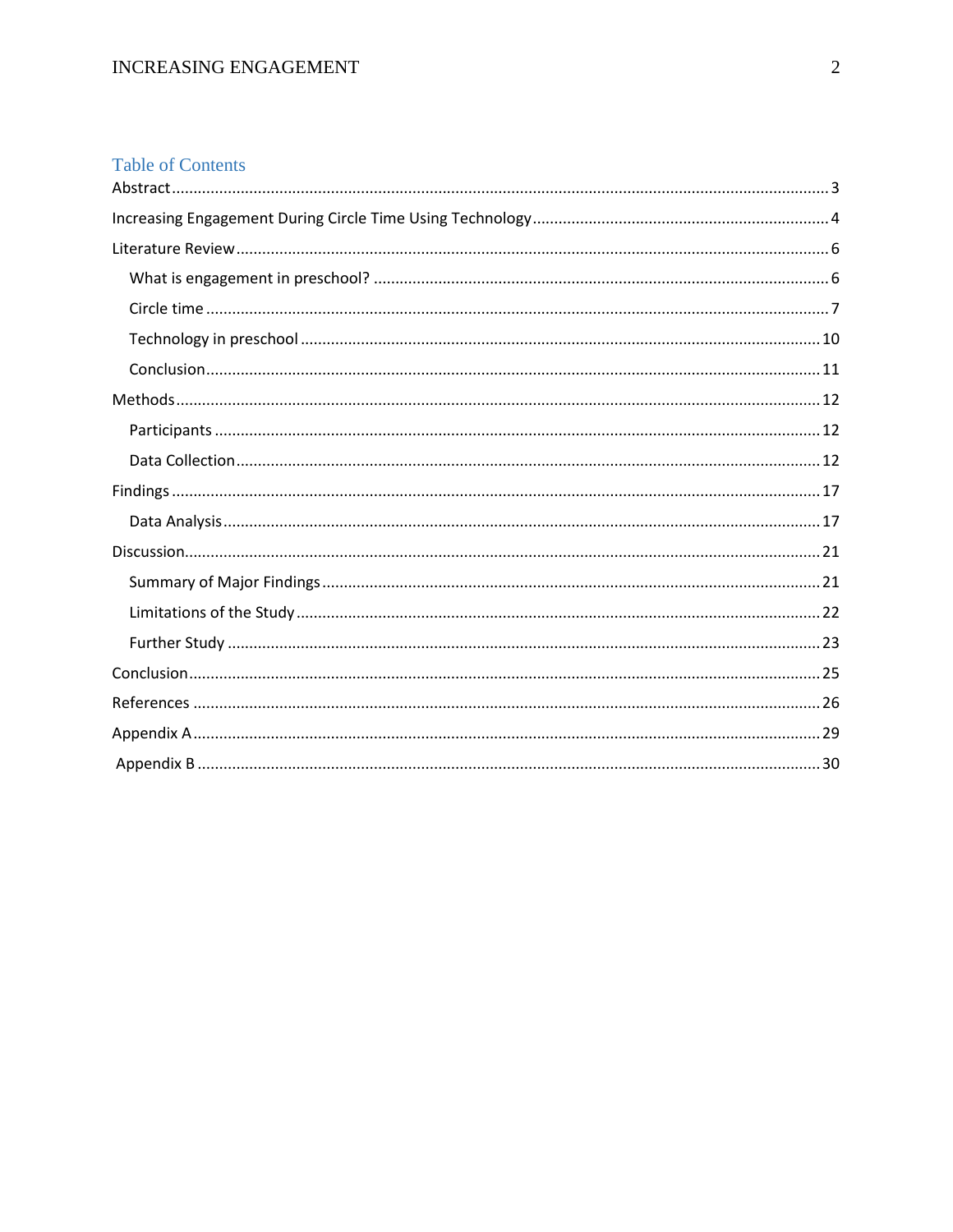#### Abstract

<span id="page-3-0"></span>All preschool teachers dream of a way to make all students engaged during circle time. This may seem like an impossible task but this study finds that adding technology during circle time can increase engagement. In this study the teacher and the students will be using a Smart Board as the technology. This is done by using interactive hands on activities allowing the students to be involved in their own learning rather than being lectured the information. In this study a rubric was used to assess the student's engagement during circle time. Engagement without the use of technology scored a 35 out of 60 points over the first three week period. Engagement with the use of technology scored a 52 out of 60 points over the second three week period. Engagement went up by 17 points just by adding technology into circle time. Included in this study is a summary of the lesson plans used before the technology was added and after technology was added along with the summary of the results, a review of literature that supports this study's findings, and the data to support the findings that technology will increase student engagement during circle time. This study proves that added technology during circle time does improve student engagement.

*Keywords: Circle Time, Engagement, Technology, Preschool*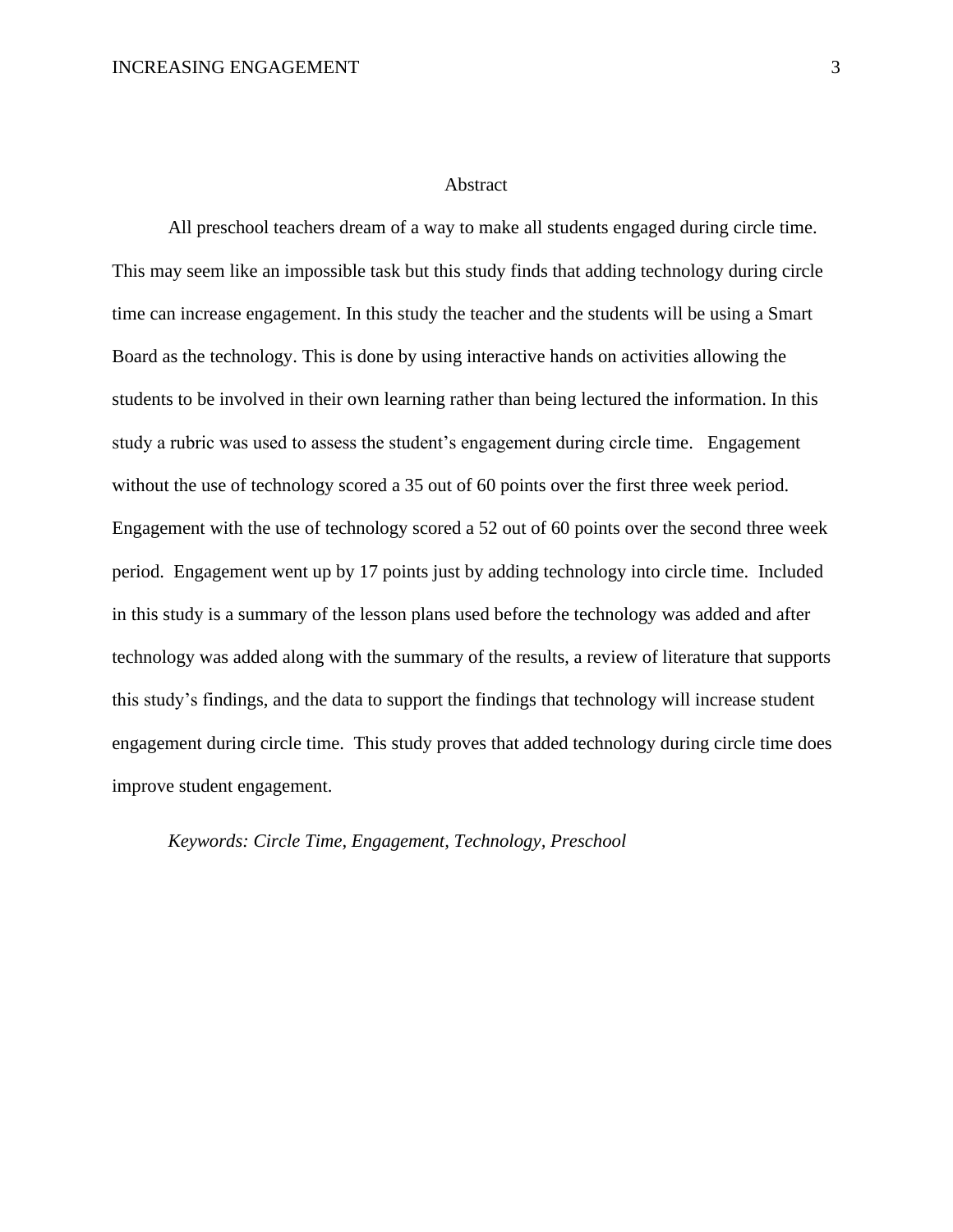Increasing Engagement During Circle Time Using Technology

<span id="page-4-0"></span>Losing the focus preschool students is problem for many teachers. DuMoulin & Farley (n.d.) This study will look at how adding technology into circle time will help student engagement. Teaching circle time by adding technology will increase preschooler's engagement thus increasing the amount of information the students can learn during the year. The topic of this action research project is how to effectively engage preschoolers during circle time. The goal for the researchers classroom is to create a quality preschool where every student can succeed. During a young person's life the preschool period is one of the most critical times in children's social and emotional development. Engaging ten to twenty four and five year olds may seem impossible but engagement in preschool can present its self in many different ways.

Preschool students have short attention spans thus causing them to be unengaged quickly. Unengaged preschoolers are hard to teach, and it is especially hard to re-engage a preschool student that has become unengaged. Engaging the students at all times is a preschool teacher's number one priority. This means sticking to routines with limited time during activities. Smooth transitions from activity to activity are a must while mixing in hands on and movement activities. Allowing students to touch or look at manipulatives that go along with the activity will increase the student's engagement during the activity. DuMoulin & Farley (n.d.)

There are many ways to engage preschool students. Some teachers try movement with songs and dance. Using songs and dance can be beneficial but not when they are teaching the students new information. In this study technology will be the tool to improve student engagement. Technology is a beneficial tool when it comes to engagement and teaching. Rose & Shevlin (2010) Technology during circle time can look many different ways. Some of the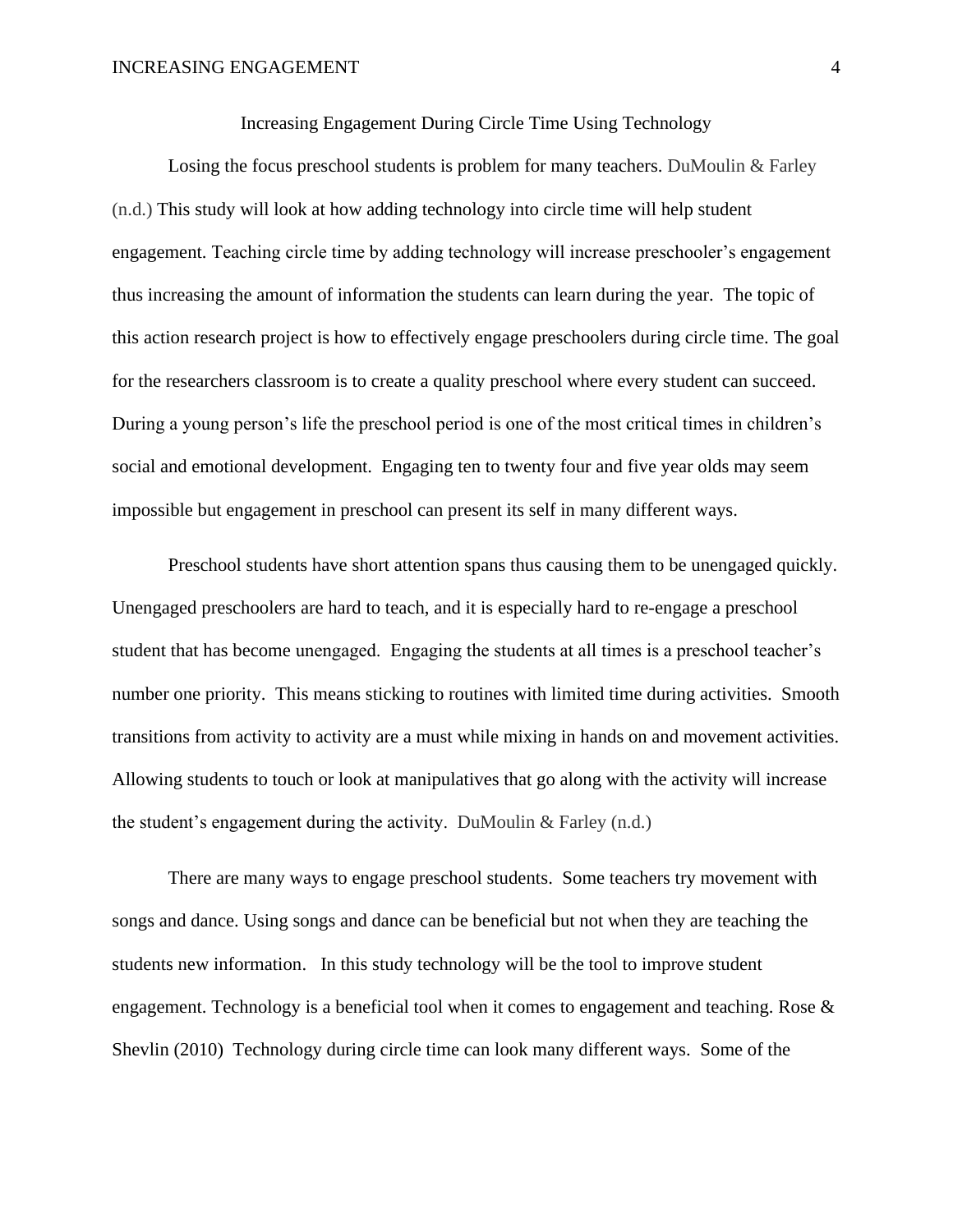technology could be used are iPads, 3-D viewers, computers, etc. In the world today there is a vast number of different types of technology and there are more that come out every year.

This study implements a Smart Board as the technology. Smart Boards are a versatile type of technology at any level of education especially preschool. Using a Smart Board for circle time activities such as calendar, weather, and attendance is a wonderful way to make circle time more engaging. There are endless amounts of applications with a Smart Board during circle time. Smart Boards are also a great tool for music and movement and read aloud time. This action research will look at how technology can help improve student engagement during preschool circle time.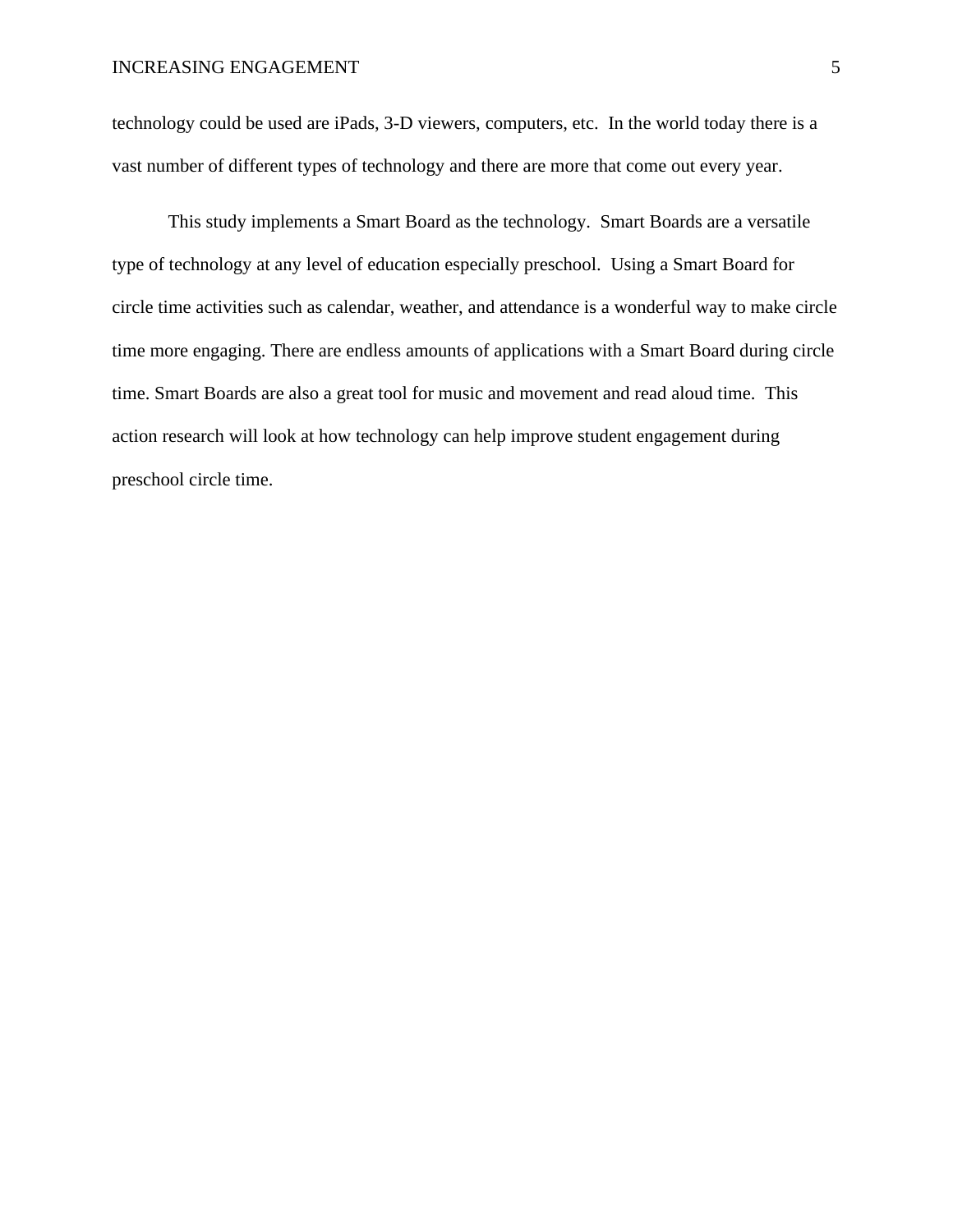#### **Literature Review**

<span id="page-6-0"></span>With the topic being how to make circle time more engaging in preschool the literature review was focused on three specific points of this topic. The three points that were researched were what does it mean for preschool students to be engaged, what is circle time and what does it consist of, and how to integrate technology in to a preschool classroom.

Having a quality preschool classroom is usually defined by the classroom environment, the teacher's curriculum, and the way the teacher instructs and interacts with the preschoolers in their classroom. While the teachers content, activities, and inquires to the students help the preschoolers to be engaged the teachers sensitivity and responsiveness to the students is the critical piece to creating a quality and engaging environment for all the students. Test  $\&$ Cornelius-White (2013)

#### <span id="page-6-1"></span>**What is engagement in preschool?**

Engagement in the preschool classroom is very different compared to engagement at other levels of elementary. The definition of engaged is to be busy or occupied. There are many ways to engage preschool students. But preschool students have a short attention span and are distracted from the topic easily which causes them not to be engaged. DuMoulin  $\&$  Farley (n.d.) gives great information and strategies about why you can lose young children's engagement and how to keep young children engaged at most times. To be able to correctly engage preschoolers teachers must successfully plan for circle time. Rose & Shevlin (2010) states that if teachers involve their students into their own learning this will not only improve the students' education but will also empower the students. This will also allow the students to have fun along the way. This point is huge to make preschool students engaged. If preschoolers are involved in their learning they will be more focused on the information and will come out of the lesson with more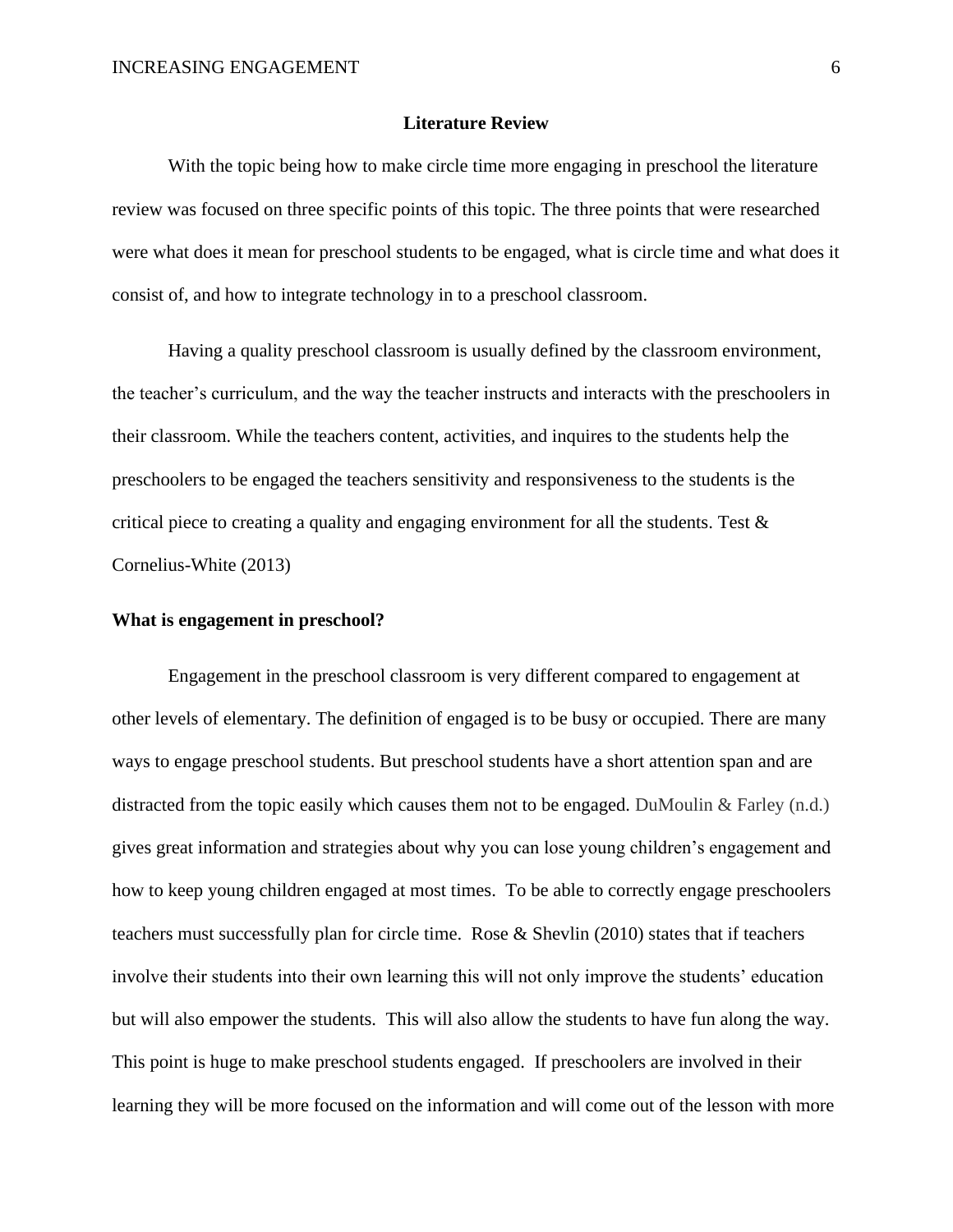knowledge. Also when any aged student is having fun in school they are learning more than when they are not having fun.

Some strategies to engage children during circle time are to begin circle time with a large motor activity such as jumping jacks or the hokey pokey this will help to focus the students' attention. Then the teacher should alternate large motor activities, songs, and dances with listening activities such as a book reading. Another strategy is to offer the student's chances to hold, play with, and manipulate objects that are related to the book or conversation. DuMoulin & Farley (n.d.)

#### <span id="page-7-0"></span>**Circle time**

Circle time is something that can be found in almost every preschool classroom. There are many keys to a successful circle time. Behind most successful circle times is a motivated and creative teacher who understands and knows how to apply developmentally appropriate guidance and curriculum. Circle time is usually used as the introduction to the day. This is the time of the day where students do daily routine activities. Some of these activities are but not limited to weather, calendar, and announcements. This is also the time of the day where the teacher will introduce the topic that the preschoolers will learn about during that day. Circle time is a great opportunity to teach and build the preschool student's academic and social skills. DuMoulin & Farley (n.d.)

Circle time needs to be consistent and have a consistent routine. This helps students know what comes next during circle time. In this study the circle time starts with calendar and then moves into weather. From there the preschoolers practice letter names and sounds. Then a story is read to them. The topic of the story goes along with the lesson for the student's small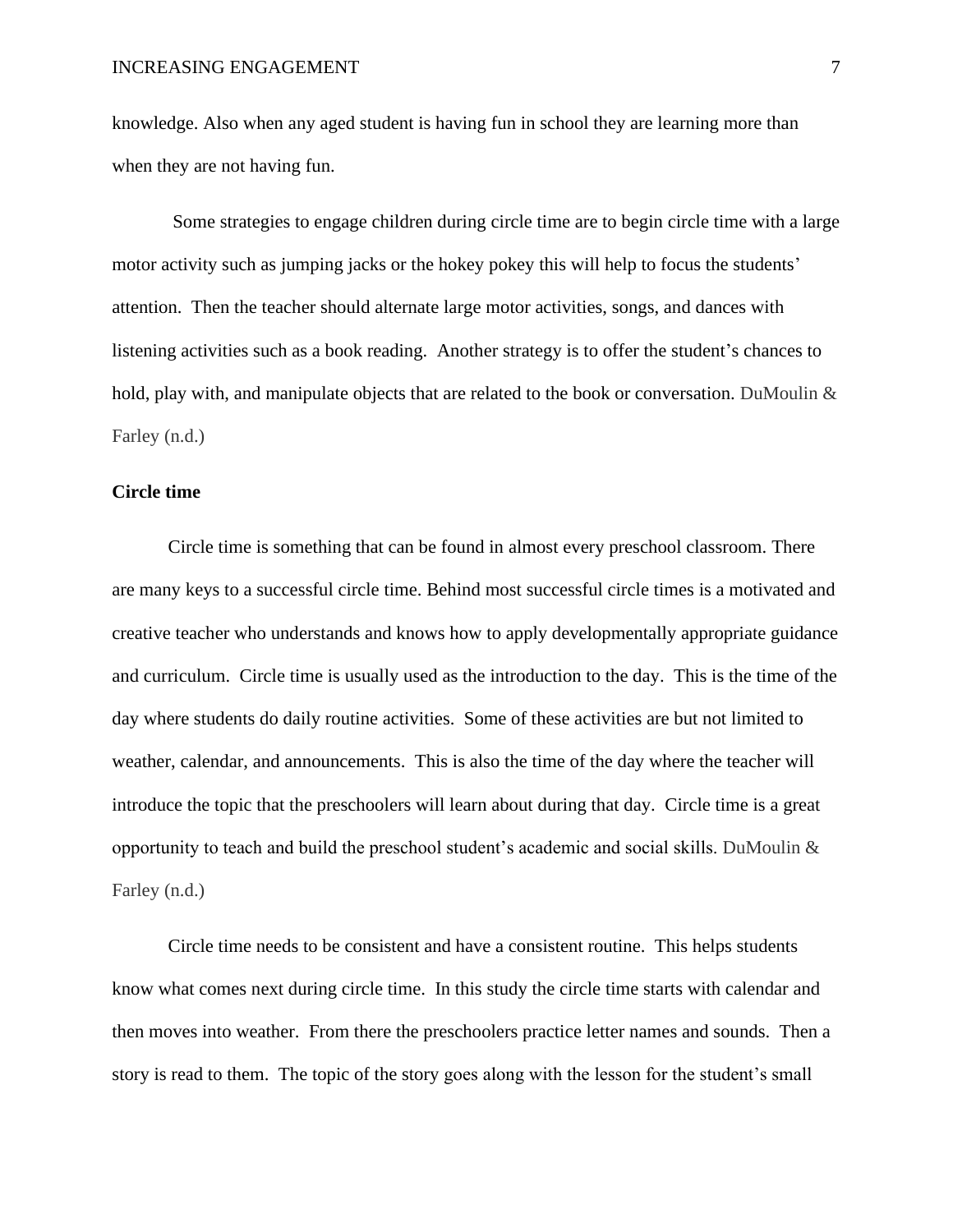group time. The length of circle time usually is under 15 minutes and always incorporates a way that allows the students to be moving. Keeping to a consistent routine can improve the students' attention span but will also improve their engagement.

There are many different strategies to have a successful circle time. From the successful planning and having different seating options for the students to the steps taken during circle time. In order for circle time to be successful teachers must plan and understand age appropriate expectations for the length of time a circle time should be. At the beginning of the year circle time should be kept short but can gradually become longer as the year progresses. This will increase the students' attention span. The teacher must also establish clear expectations for circle time. These expectations should be reviewed for every circle time so that the activity can meet the expectations. The teacher must be prepared for circle time ahead of time. This means they must have the activity and materials ready in advanced so that if any supplies are need there is enough time to order or buy the supplies that are needed. With that being said the teacher also must be willing to adapt the plan based on the needs of the students. DuMoulin  $\&$  Farley (n.d.)

The number one reason why circle time in a classroom will be successful or will fail is because the teacher does not plan. The teacher must plan the instruction that fits to the student's age appropriate length of attention. They must start short and get longer as the year goes on. A teacher must also know their class, does the class enjoy hands on or would the class rather hear a story about the topic. One of the most important skills the teacher must have in order to be successful is to prepare the activities ahead of time and have the material for that activity ready to go. If a teacher tries to plan the activities for circle time and get the materials together at the last minute there is a good chance that it will fail. To have a successful circle time a teacher must have a plan before circle time starts.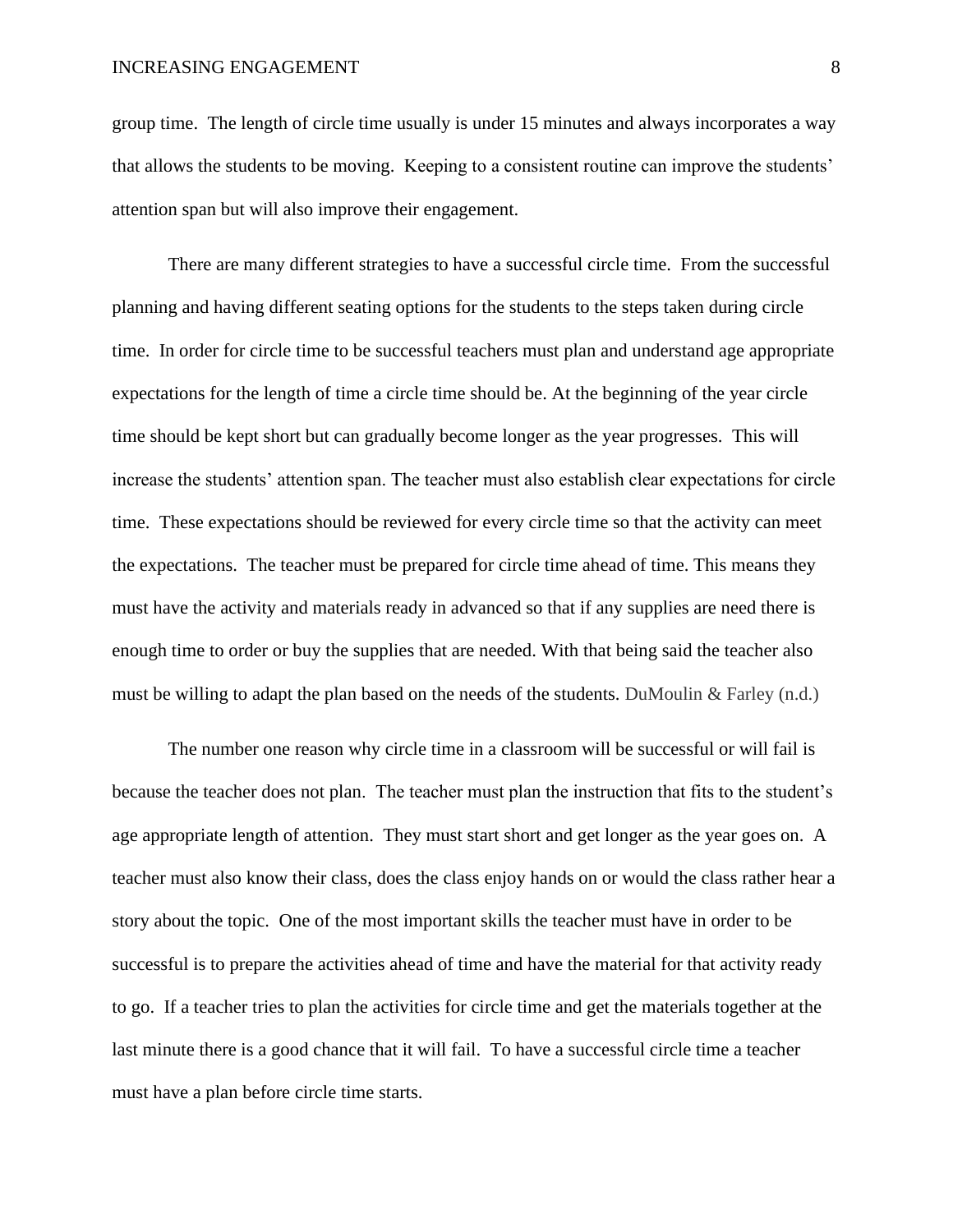There are different seating options that can be used in circle time to help students remain actively engaged. Students with poor attention are a serious issue at every age group in education today. This leads to the suggestion that preschool teachers should start interventions that are focused on the long term impacts of students with poor attention. Seifert & Metz (2017) There are many different types of seating options for teachers to have in their preschool classroom. These can include the floor, bean bag chairs, exercise balls, stools, cushions/mats, couches, standing desks, and scoop or wobble chairs. These are just a few options available for teachers to implement in to their classroom that can help students remain actively engaged.

There are many benefits that come along with having different seating options. These benefits include choice, physical health, comfort, sharing, and collaboration. Students will have some choice and control over where they sit and their learning environment. If students need to change where they are working or who they are working with this is easily done with different seating options. Different seating options allow the students to move when needed. Students that are moving have increased oxygen flow to the brain and blood flow. This helps keep the students minds more alert and focused. Sharing and collaboration is a major goal for most schools today. Different seating options will improve this skill by making students take turns with the different seating options but more importantly it allows students to quickly move into groups work with each other without having to move big heavy desks. Cole (2018) With some of these seating options there will need to be rules set up ahead of time so that no students get injured because of misuse.

The order and steps taken during circle time is important to the engagement of the students. Preschoolers cannot sit and stay engaged for long periods of time so their teacher should not expect them to. Coronado (n.d.) Beginning circle time with a large motor activity that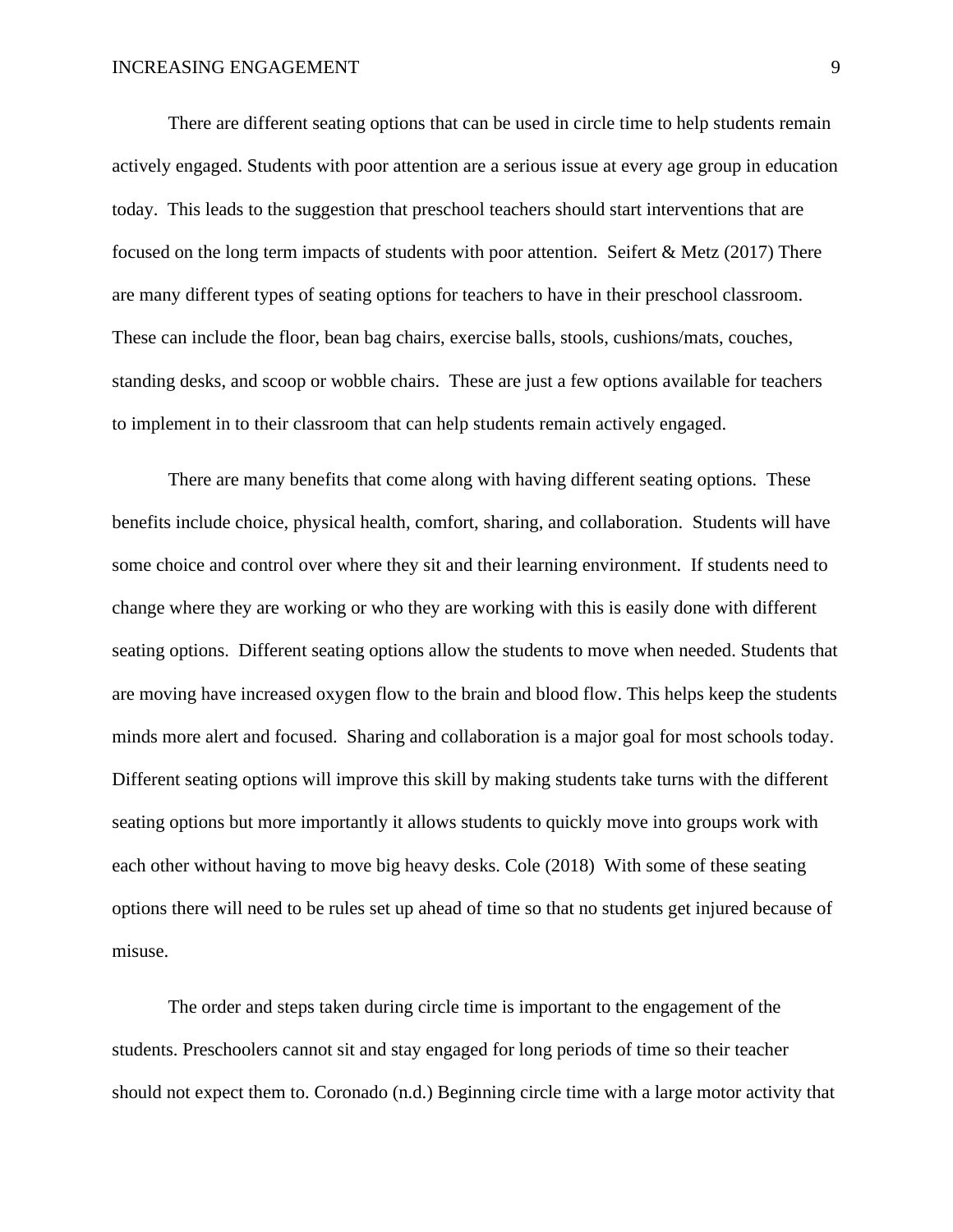involves a lot of movement will really help focus the children's attention. During circle time teachers must alternate between activities with songs and dances with listening activities such as book readings or letter sounds and names. Giving the students chances to hold the materials related to the book or conversation will improve student's engagement also. Circle time is a great time to review what the students have learned in the past but make sure the materials and activities are prepared ahead of time. One thing that could be integrated into circle time that could really improve student's engagement is technology. DuMoulin & Farley (n.d.)

#### <span id="page-10-0"></span>**Technology in preschool**

Technology in preschool can be a very powerful tool if used correctly. Too much independent time can be a negative thing but when used in moderation and with supervision it can be great. If using technology in an early childhood setting one thing that must happen is to make sure the resources and sites being used are appropriate. If the technology being use is appropriate it can be a huge asset to a child's education. Technology is now part of everyone's everyday life. It is important for children to become familiar with technology while also learning social skills and other fundamentals. Technology can be used to teach a variety of skills. One skill that can be taught though technology is social skills. The National Education Technology Plan 2010 states that technology based learning will always be important in improving students learning that can be used to improve the education system at all levels. US Department of Education (2010)

Preschool students are developing a sense of initiative and creativity. The students are curious about all things in the world and are exploring their ability to create and communicate. They use many different types of supplies to create. Some examples are crayons, blocks, and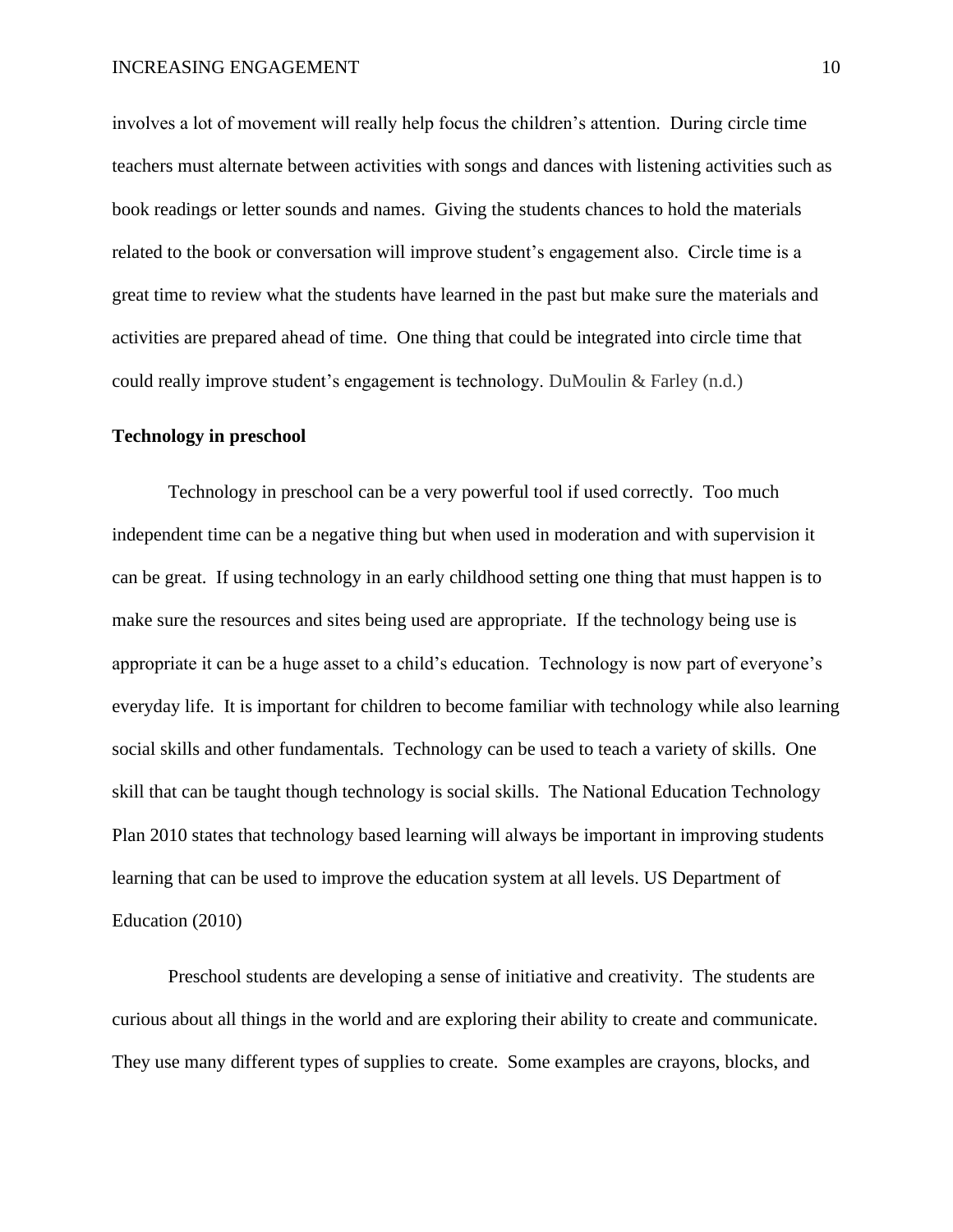dramatic play materials. Technology adds one more way for preschool students to show their creativity and learning. Naeyc (n.d.)

#### <span id="page-11-0"></span>**Conclusion**

The goal for every teacher is to create a quality preschool where every student can succeed. Circle time is a great opportunity for students to learn cognitively and socially. For this to help improve the students learning certain steps must correctly be taken to effectively engage all students. Student engagement is the key. Having all the students engaged during circle time will increase the students' education. Circle time is an important time during the school day and must be taken serious by the teacher. Correctly planning for circle time will improve the results. Integrating technology into circle time will also help improve the results. This can be an interactive way to keep the students' engaged during circle time which will improve circle time.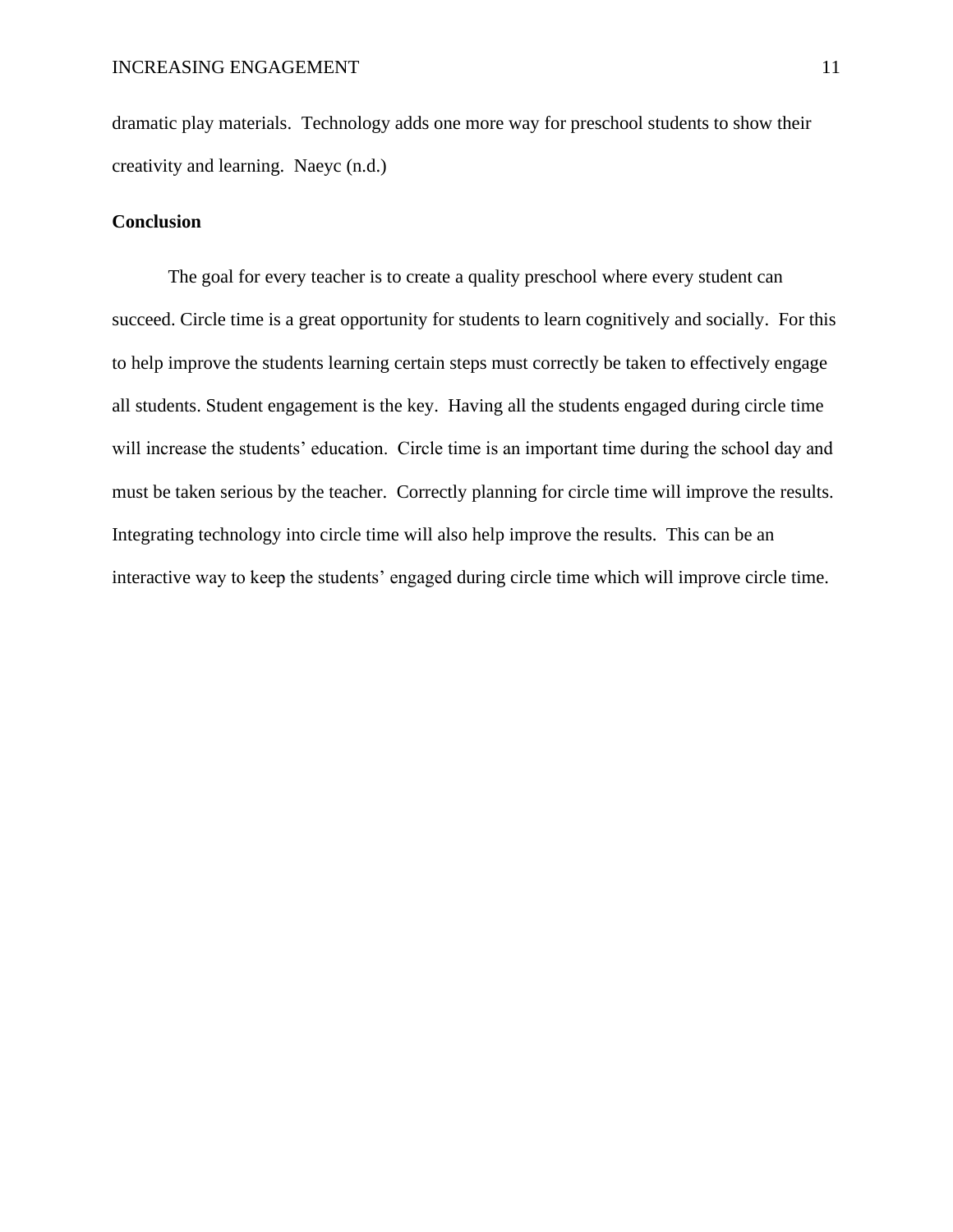#### **Methods**

#### <span id="page-12-1"></span><span id="page-12-0"></span>**Participants**

This study was done with a preschool class at Underwood Elementary School. There were 15 preschoolers all aged either four or five years old. In this study there were eight female participants and seven male participants. All the participants were white with English being their first language. All 15 participants were living in homes where English is the only language spoken at home. All the participants live in the state of Iowa. The participants are from the surrounding areas of Underwood, Iowa. There are some participants from Council Bluffs (62,230 population), some from small towns (917 population or less), and some participants live in rural Iowa. The participants all have different backgrounds. Some participants have married parents with college educations and high paying jobs while some participants have separated parents with no college education and lower income. All the participant's home lives in this study vary.

#### <span id="page-12-2"></span>**Data Collection**

The data that was collected during this study was quantitative data. Quantitative data allows a problem or question to be examined by forming a hypothesis that is made by having a theory. This was done by creating a reflection rubric that has two areas. The two areas were engagement and technology. A score was given ranging one to five where one is the worst and five is excellent. Those two scores were added together to get a final score for the day.

See Appendix A for a copy of the rubric used in the first three weeks of this study. The rubric used has three days on one sheet. The first item that is assessed is engagement. The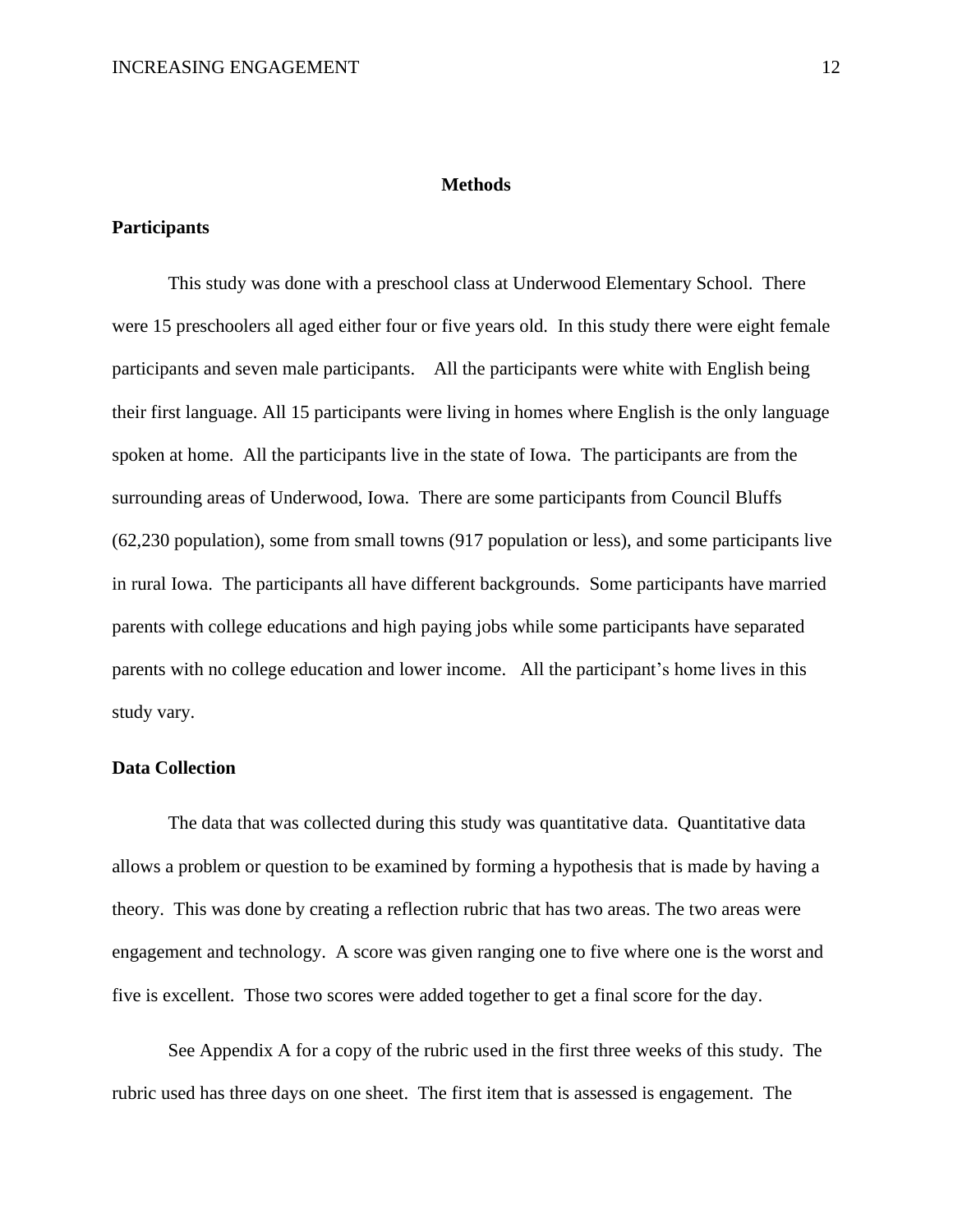question asked is how engaged were the students during circle time. The researcher can give a score of 1, 3, or 5. A score of 1 indicated that students were rarely engaged during circle time. A score of 3 indicated that the students were sometime engaged during circle time. A score of 5 indicated that students were engaged throughout all of circle time. Technology is the second item assessed on this rubric. The researcher can again give a score of 1, 3, or 5. A score of 1 indicates that there was no technology used during circle time. A score of 3 indicates that minimal technology was used during circle time. A score of 5 indicates that technology was used multiple times and in multiple ways during circle time. Total points of the two items were recorded at the top of the rubric.

See Appendix B for a copy of the rubric used in the second three weeks of this study. This rubric also uses one sheet to assess three days of circle time. The same two items that were assessed in the rubric in Appendix A are assessed in the rubric in Appendix B. Those items are engagement and technology. The questions and scoring for this rubric are the exact same as the rubric in Appendix A.

This study was broken into two three-week sections. The first three-week section consisted of 12 circle times that were taught the same way that they had been taught in the past without changing anything. Circle time during the first three-week section of the study would include 5 main parts. The five main parts were welcome & read aloud, calendar, weather, letter of the day, and music and movement. One thing that lacked from these circle times was technology.

Welcome and read aloud is when the students would first gather on the rug. The teacher welcomes each of them and would take their attendance on a chart. Then the teacher would read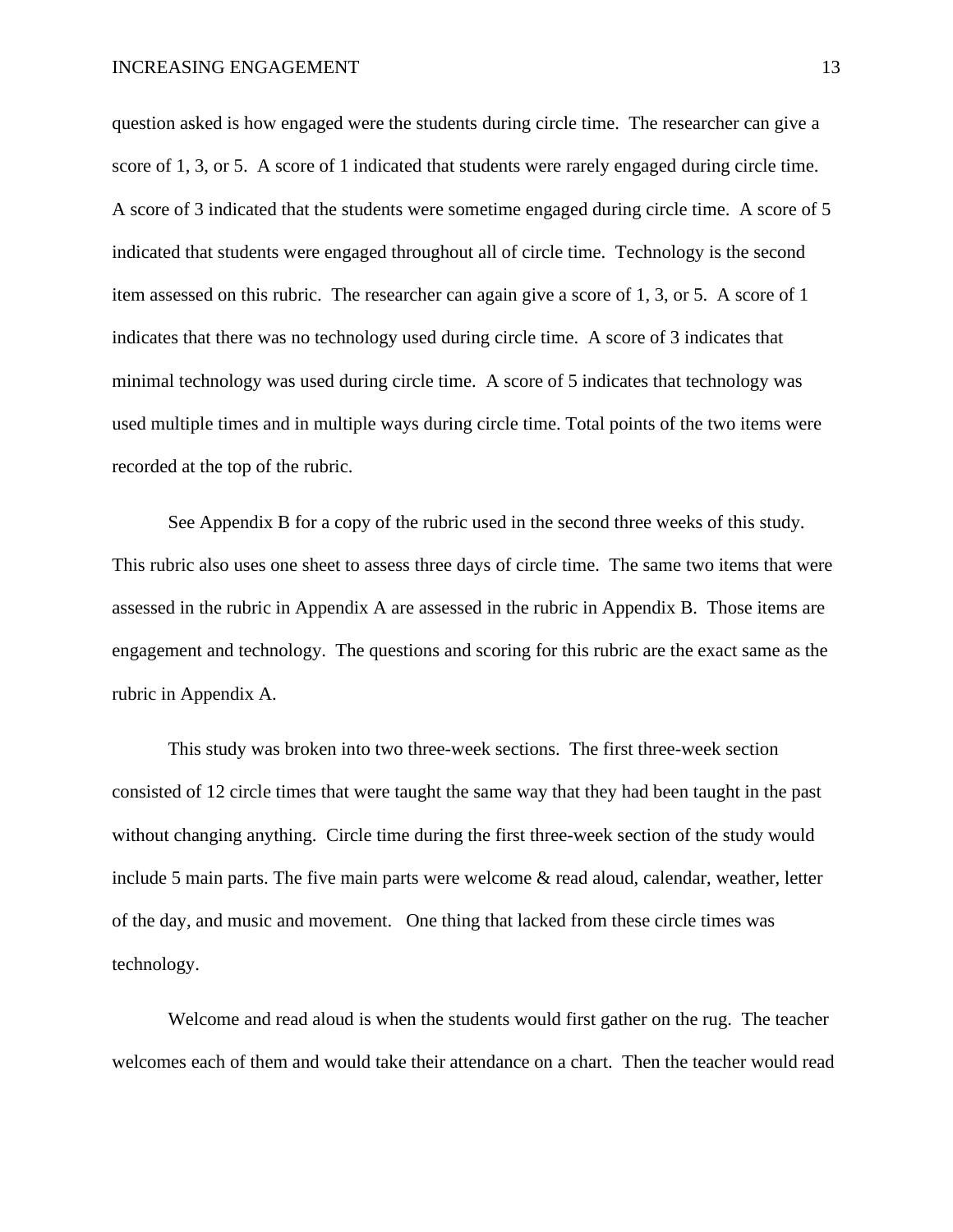the book of the day that usually would lead into the small group lesson that was going to happen that day.

Next during these circle times would come calendar. Calendar consisted of the students practicing the months of the year and the days of the week. They would practice saying the full date including the day, month, number, and year. During this portion of circle time the students would continue a pattern that the teacher would start using picture cards on the marker board.

Weather would come after calendar. This is when one student, the weather helper, would look out the window and decide what the weather outside was. The student who is checking the weather just has a short amount of time to decide what they weather is like. This is regulated by the amount of time the weather song takes to sing. The students would then color on a bar graph on a poster board to graph the weather for the month.

After weather is over circle is then focused on the letter of the day. The letter changes based on the students and how they are progressing. Letter of the day in the first three-week section of this study consisted of practicing the letter name, sound and the proper way to form the letter when writing the letter. The letters were always taught both uppercase and lowercase on the same day. The students were then asked to think of words that started with that letter. The teacher would write these words on the marker board.

Music and movement is the last portion of circle time. During the first three-week section the students would usually sing and dance along to 2-3 songs played on a CD. There were certain occasions when the teacher would play the songs or dances on the projector for the students to dance along to. This is the only time that technology would occasionally be used for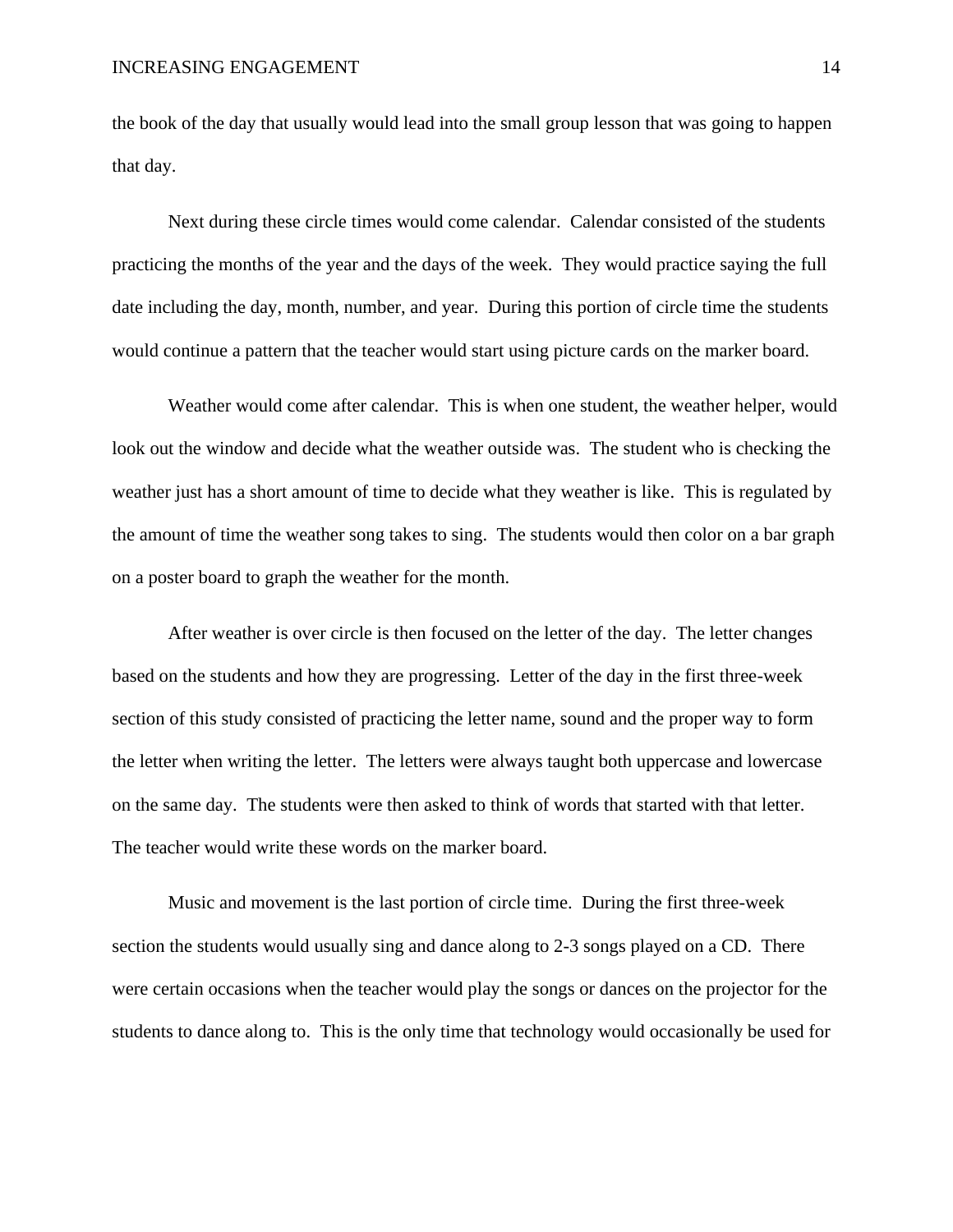the first three-week section of the study. The amount of technology used would change in the second three-week section.

The second three-week section was 12 circle times just like the first three week, but this time technology was added to every circle time. Some circle times consisted of more technology than others but there was always some technology used in the last three weeks of the study. These circle times still had the same 5 main components, welcome and read aloud, calendar, weather, letter of day, and music and movement. Technology was used in the five different parts of circle time.

Welcome and read aloud remained the same as the first three-week section with just a few changes. One of those changes was the way attendance was taken. The teacher would have the Smart Board pulled up to a screen with all the students names. When they arrive to the rug they move their name from the bottom section of the board to the circle that they are in for lunch. They moved their name to a circle labeled with either hot or cold. If the student is absent their name will stay in the bottom section of the board. This is a way for the teacher to take attendance and get lunch count. The read aloud remained the same as the first week section.

The calendar portion of circle time was changed completely by technology for the second three-week section of the study. Calendar was changed to be done on a Smart Board. The students would be able to see the calendar on the board and push the number in each of the boxes to hear the name of the number. The pattern portion of calendar is also completed on the Smart Board. This is where a student helper can go up to the Smart Board to drop and drag the pictures on the Smart Board to keep the pattern going. If the student makes a mistake, then the Smart Board shakes the picture and puts it back where it was before the student moved it. If the student is incorrect they will know immediately and be able to try again.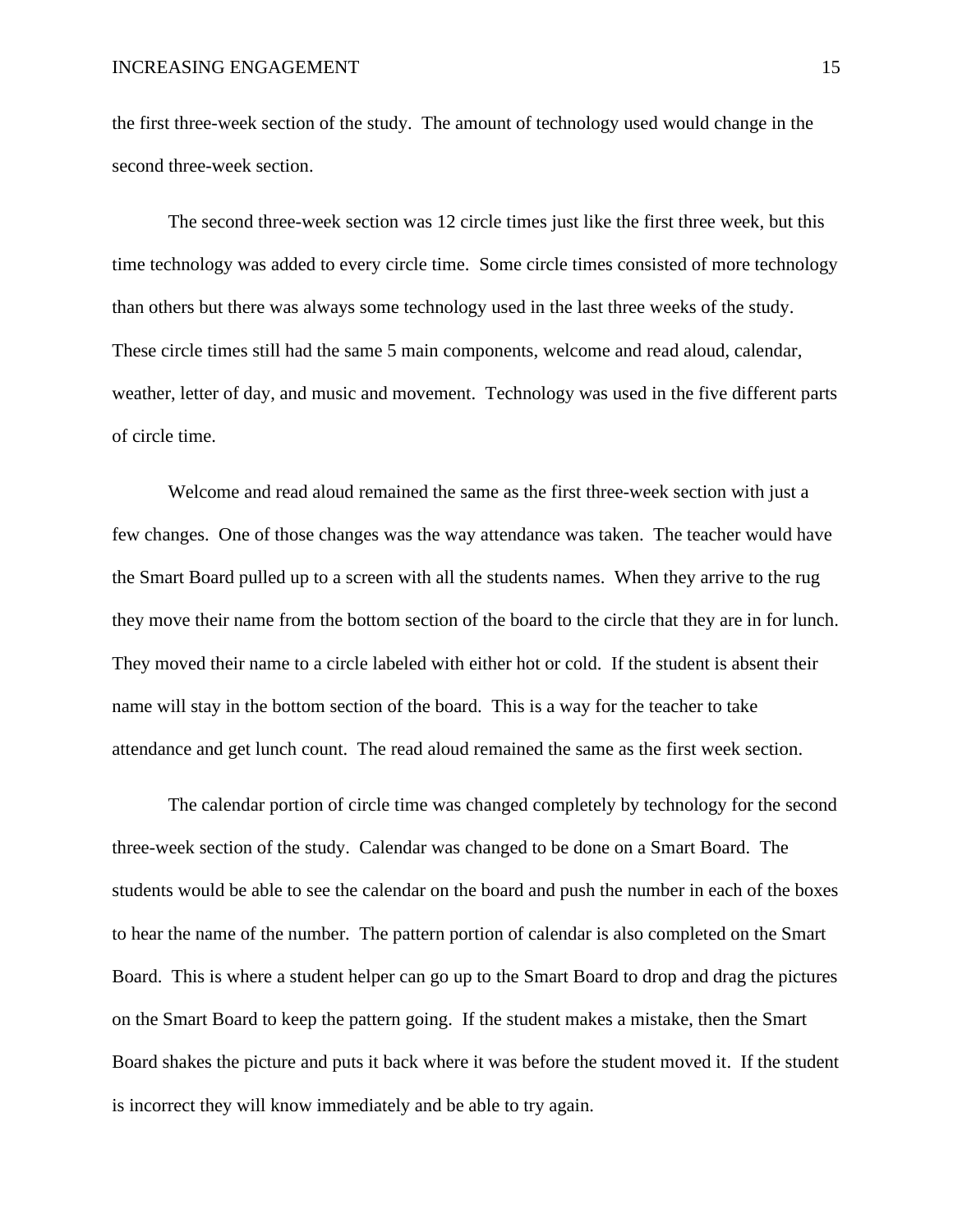The weather portion of the circle time remained very similar. The only change making the weather portion of circle time different is where the weather graph was kept. The student weather helper for the day graphs the weather by coloring in the graph now located on the Smart Board.

The letter of the day portion of circle time changed drastically in the last three-week section of the study. The letter would be displayed largely on the Smart Board. The letter can be pressed and the sound the letter makes will be played. On the Smart Board the teacher would play a video to show the correct to form the letter. Students were able to trace the letter of the day on the Smart Board. Another use of technology on the Smart Board that was added to this portion was sorting. The students were able to complete different drag and drop activities. Some of these activities include sorting letters by uppercase and lowercase, sorting pictures by the pictures beginning sound, ending sound, etc.

The music and movement potion of the second three-week section of the study was very similar to the first three-week section. The students would still do their singing and dancing just as they did before. The teacher would only play the songs and videos on the Smart Board in the second three-week section and would not use the CDs.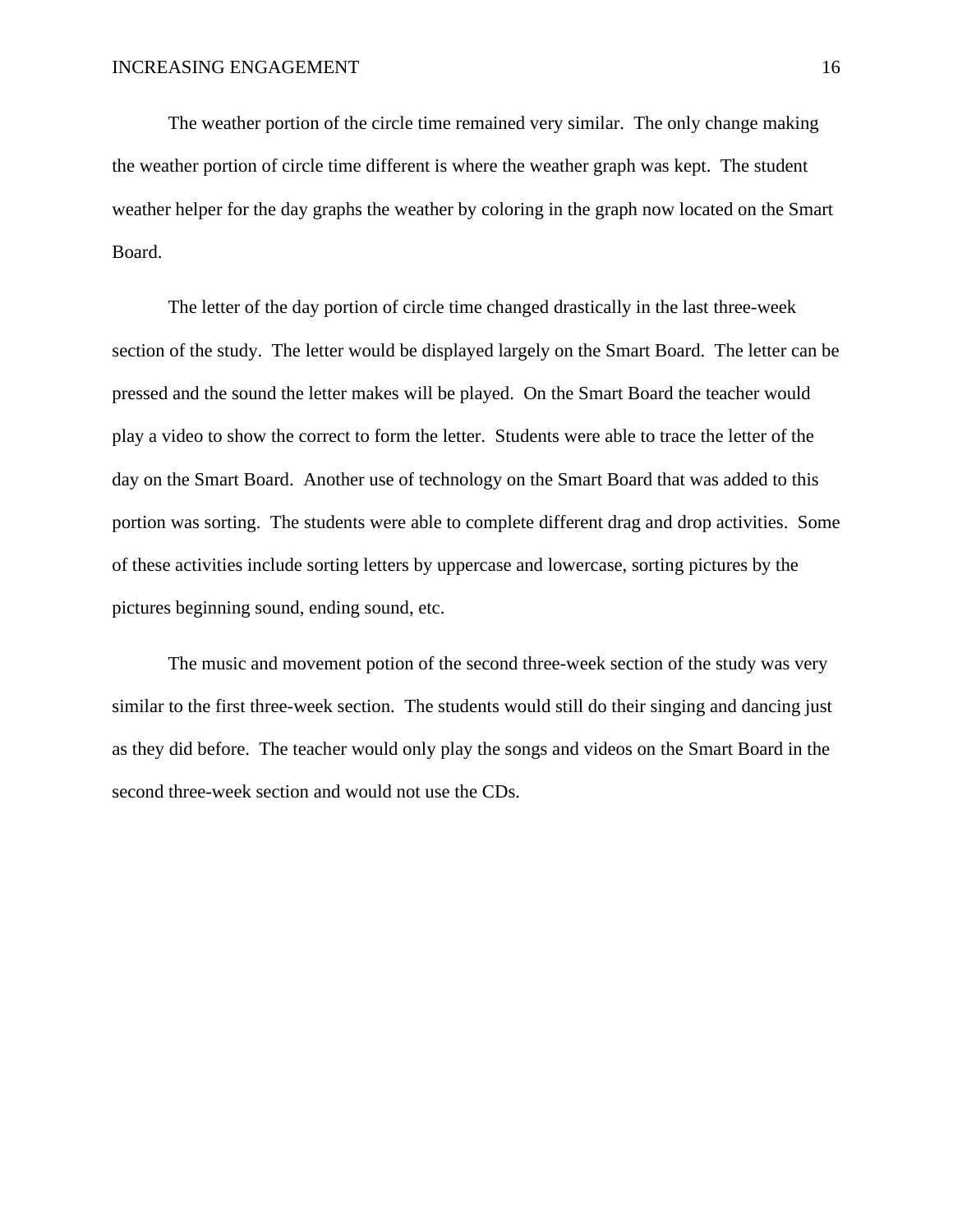#### **Findings**

#### <span id="page-17-1"></span><span id="page-17-0"></span>**Data Analysis**

During the study a reflection rubric was filled out after each circle time. The rubric used asked two questions about circle time every day. Were the students engaged? Was there technology used during circle time? For this rubric a one indicated a low score and a five indicated the best score possible. The study lasted six weeks. The first three weeks of the study the researcher continued to teach circle time how she had been teaching. This is when the problem was first noticed. This was taught for three weeks with no change to the circle time instruction. Then the next three weeks of the study the researcher implemented technology in to every circle time. The amount of technology used during the last three weeks sometimes changed but there was always at least one method of technology used. The one piece of technology that was consistently used every day during these last three weeks was the interactive whiteboard. The interactive whiteboard that was used by the researcher in this study was a Smart Board.

The data collected during the first three weeks of the study was surprising. Using the rubric provided in the Appendix A the researcher collected an engagement score of 35 out of 60. The students were engaged for only 58 percent during circle time for the first three weeks. The researcher collected a technology score of 20 out of 60. Technology was only used 33 percent during circle time for the first three weeks. This brought the total score for the first three weeks to 55 out of 120. This number was discouraging because it shows that the way the researcher had been teaching to less than 50 percent ability when it comes to technology and engagement.

The last three weeks of the study was a noticeable improvement. Using the rubric provided in the Appendix B the researcher collected an engagement score of 52 out of 60. The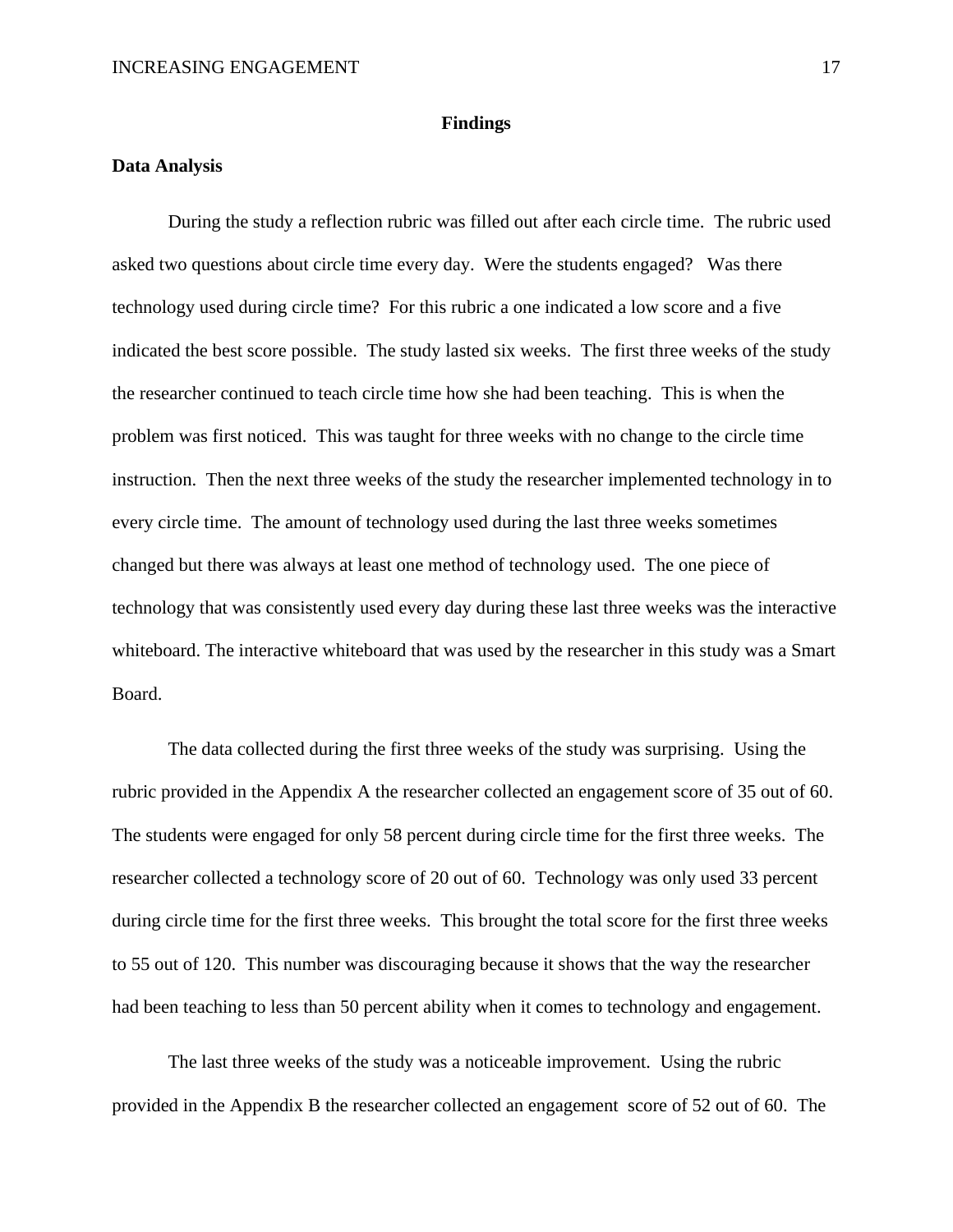#### INCREASING ENGAGEMENT 18

students were engaged 87 percent of the last three weeks of circle time. The researcher collected a technology score of 54 out of 60. Technology was used 90 percent during circle time. This brought the total score for the second three weeks to 106 out of 120. This brings the total to 88 percent. The missing 14 points came from technology that the researcher thought was going to work but did not work as planned thus not being able to keep the students engaged as much as the researcher would have liked. See tables 1.0 and 2.0 for scores the researcher collected.

Comparing this data, it is easily seen that implementing technology into circle time can enhance student's engagement. The circle time went from a total of 55 out of 120 in the first three weeks to a score of 106 out of 120 in the second three weeks of the study. While the content taught during circle time remained the same, the method of teaching the material was changed thus significantly enhanced the student's engagement. By continuing this method of teaching long-term it would be expected to enhance the engagement of the student in all aspects of learning and to raise test scores of different assessments such as the Get Ready to Read assessment.

Table 1.0 is a table of the initial reflection data. The information in this table is the scores that the circle time during the first three week section of the study received. There are three totals in this table. The table looks at the points for engagement, technology and total points for both engagement and technology.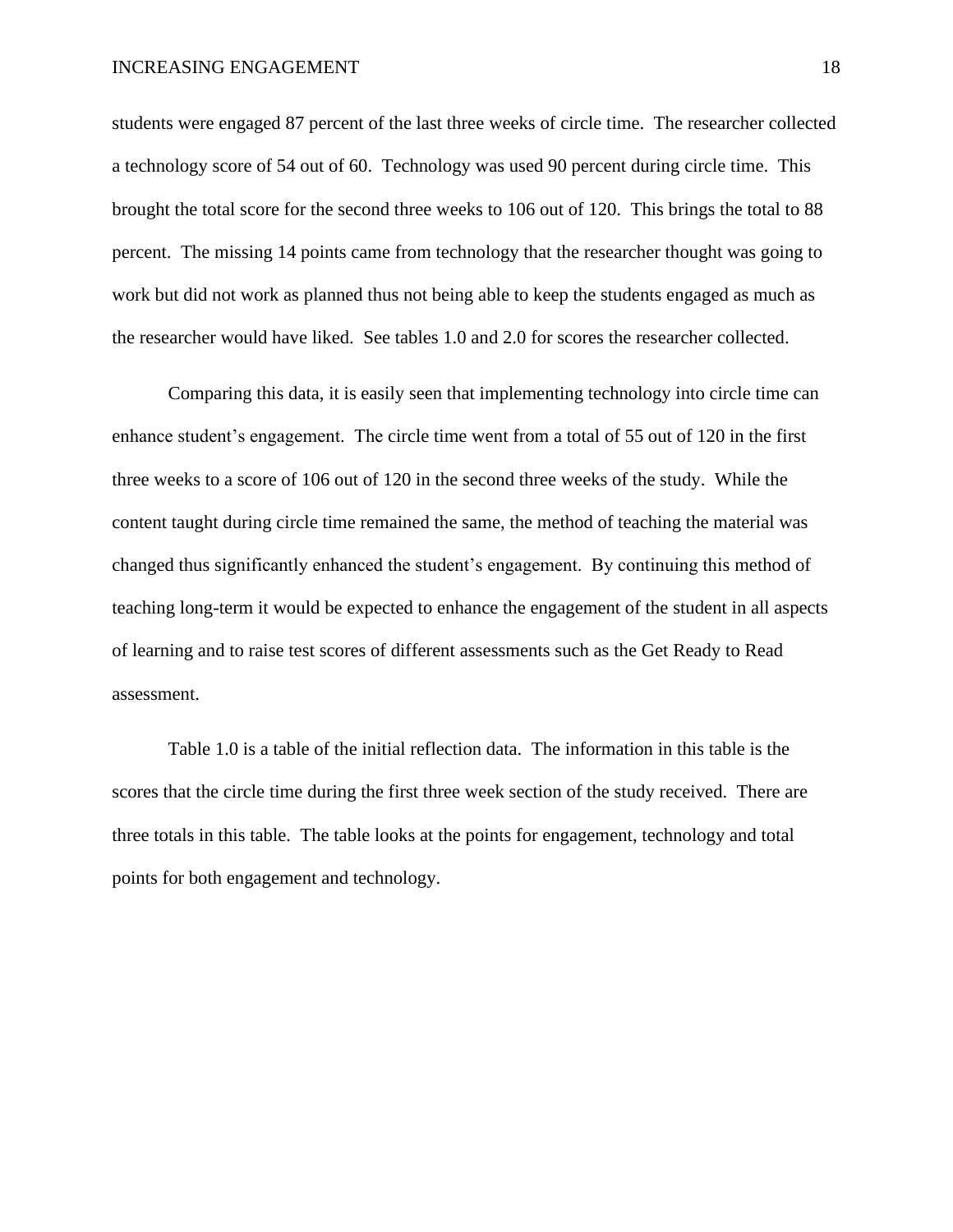### Table 1.0

| Lesson |       | Engagement Points Technology Points Total Points |        |
|--------|-------|--------------------------------------------------|--------|
|        |       |                                                  |        |
|        |       |                                                  |        |
|        |       |                                                  |        |
|        |       |                                                  |        |
|        |       |                                                  |        |
| 6      |       |                                                  |        |
|        |       |                                                  |        |
| 8      |       |                                                  |        |
| 9      |       |                                                  |        |
| 10     |       |                                                  |        |
|        |       |                                                  |        |
| 12     |       |                                                  |        |
| Totals | 35/60 | 20/60                                            | 55/120 |

| <b>Initial Reflection Data</b> |  |
|--------------------------------|--|
|                                |  |

Table 2.0 is a table of the post reflection data. The information in this table is the scores that the researcher collected during circle time for the second three week section of the study. There are three totals in this table. The table looks at the points for engagement, technology and total points for both engagement and technology.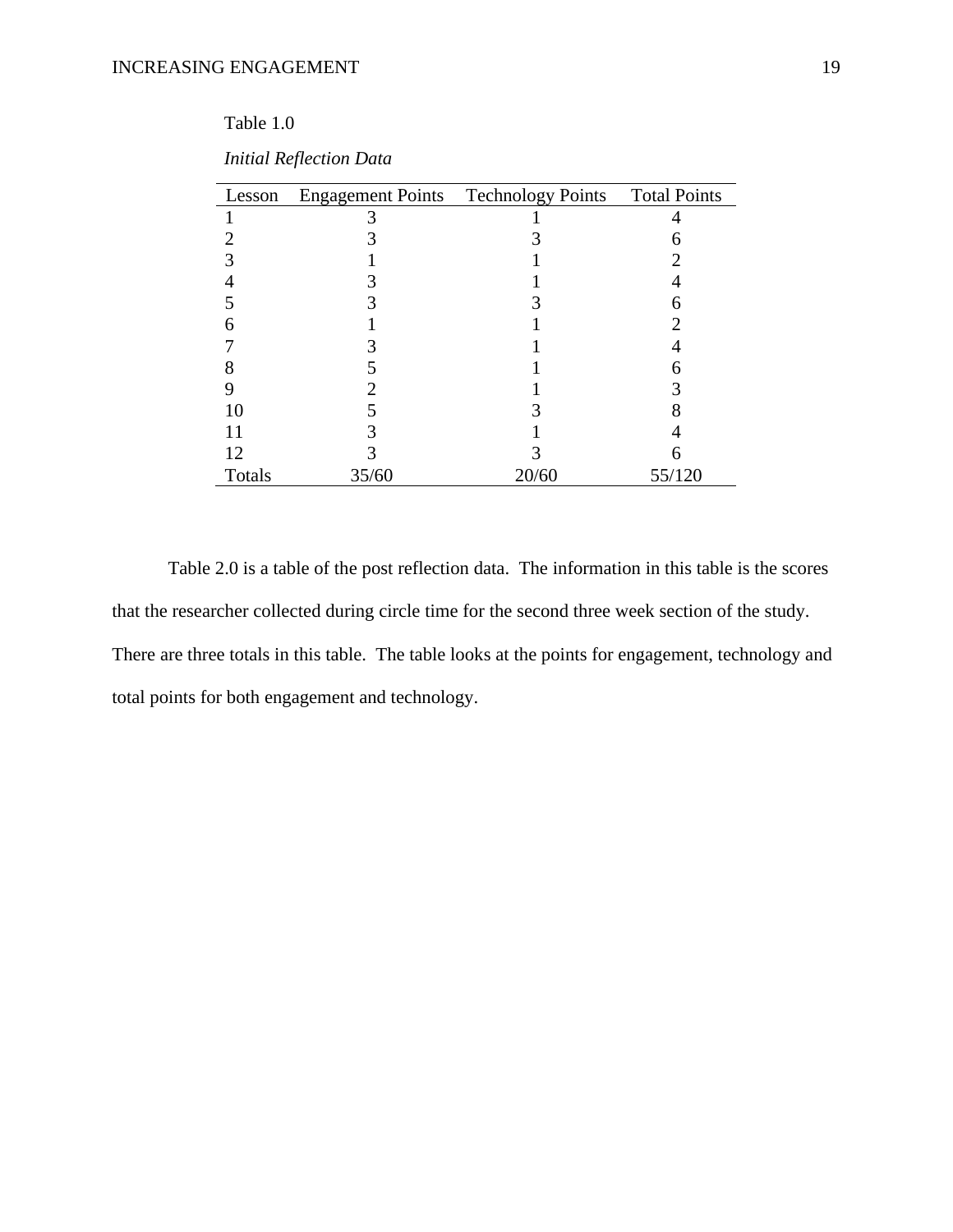## Table 2.0

| Lesso  |       | Engagement Points Technology Points Total Points |         |
|--------|-------|--------------------------------------------------|---------|
| n      |       |                                                  |         |
| 13     | 3     | 5                                                | 8       |
| 14     | 5     | 5                                                | 10      |
| 15     | 5     | 5                                                | 10      |
| 16     | 3     | 3                                                | 6       |
|        | 5     | 5                                                | 10      |
| 18     | 3     | 5                                                | 8       |
| 19     | 5     | 5                                                | 10      |
| 20     | 5     | 5                                                | 10      |
| 21     | 5     | 5                                                | 10      |
| 22     | 5     | 3                                                | 8       |
| 23     | 3     | 3                                                | 6       |
| 24     | 5     |                                                  | 10      |
| Totals | 52/60 | 54/60                                            | 106/120 |

*Post Reflection Data*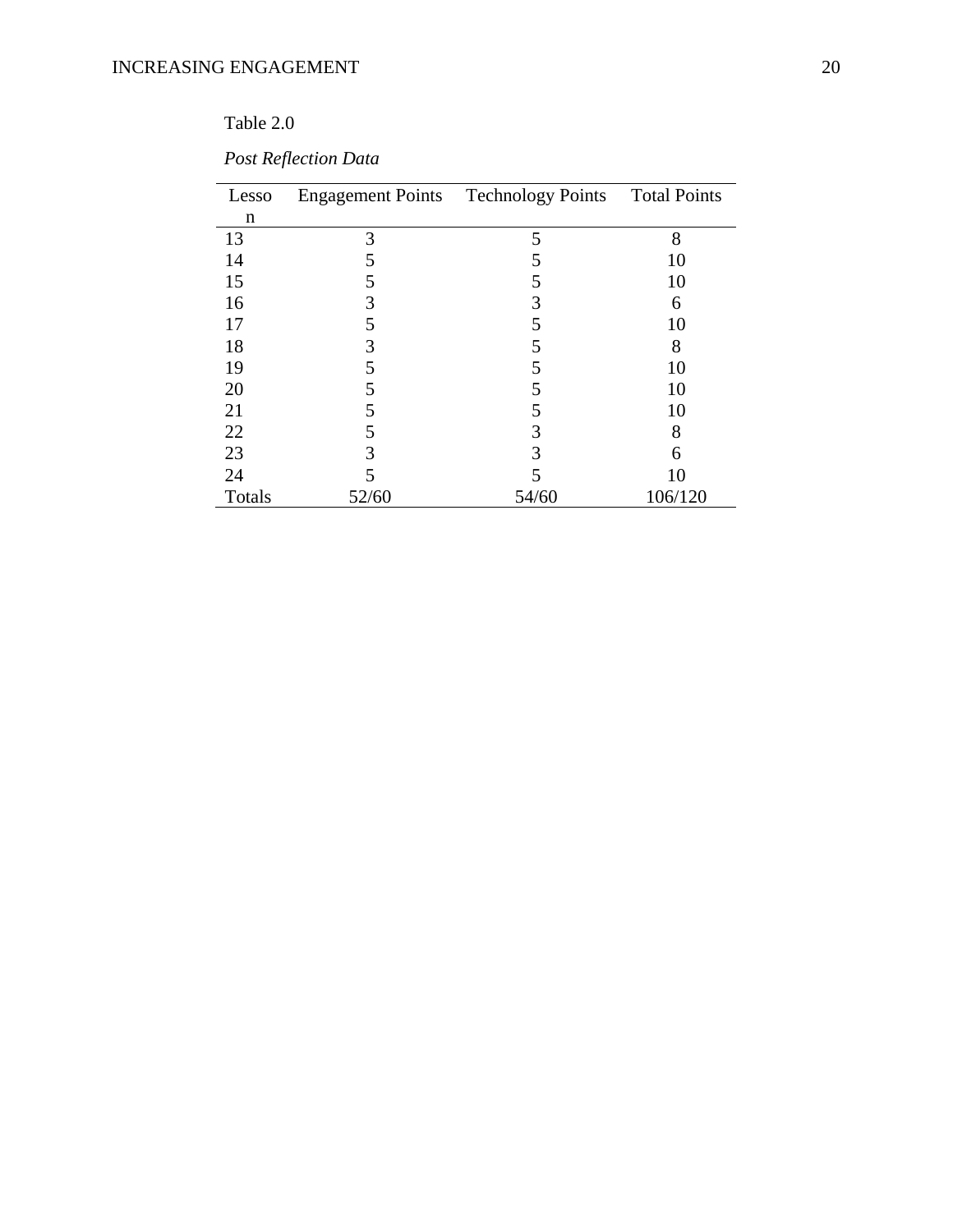#### **Discussion**

#### <span id="page-21-1"></span><span id="page-21-0"></span>**Summary of Major Findings**

Students in the preschool class were off task and not engaged during circle time. They were talking to the person next to them, turned around, and wanting to get up and move. This concern about the lack of engagement during circle time was talked about at an AEA preschool meeting the researcher was at. These meetings occur once a month during the school year to meet with other preschool teachers from the area. Many other teachers were having the same type of engagement problems during their circle time as well. The teachers met and looked at circle time routines to see what they had in common and what were different. One big problem that the teachers struggling with engagement did not have was technology intergraded into their circle time.

In this study the technology that was added into the classroom was a Smart Board. The use of interactive white boards massively improved preschool student's engagement during circle time. By using a Smart Board during circle time the students were able to get up and use the technology. One thing that was done during circle time was to sort letters from uppercase to lowercase. The students each got a turn to go up to the board to drag and drop a letter to the correct basket. If they got the correct answer they heard happy noise such as a doorbell, but if they did not answer correctly they would hear a sound like a buzzer and the letter would shake and bounce out of the basket giving them another chance to get it correct. By adding technology to the letter of the day practice the students were able to get up and move around. The Smart Board allowed students to interact with their learning and tell them how they were doing as the interacted with it. The students were able to learn from their mistakes quickly just by the sounds that the Smart Board would make.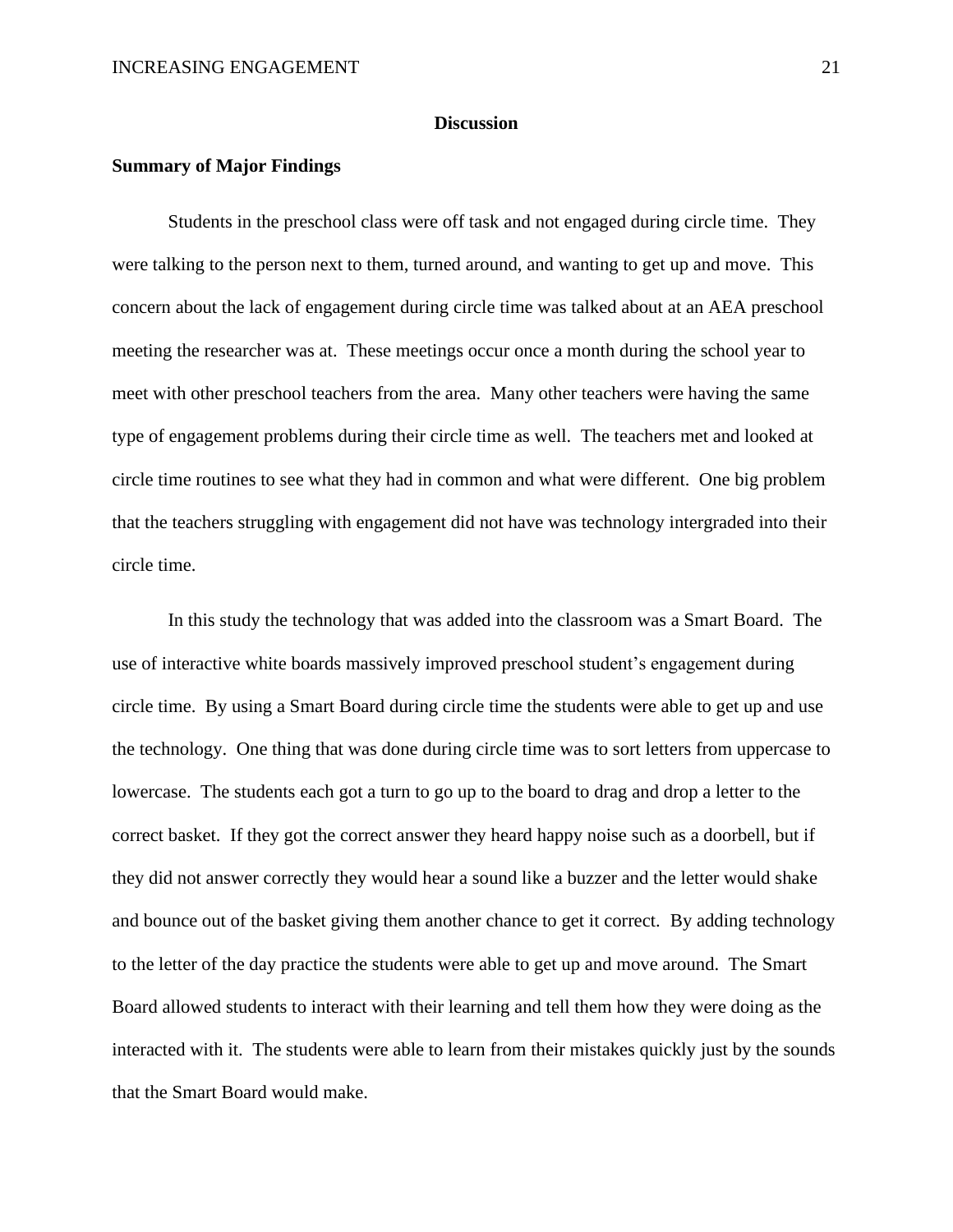During this study it was found that adding technology through the use of a Smart Board dramatically improves student engagement during circle time. During this study the preschool students went from being off task and not focused to being very involved and eager to know what was coming next and to get their chance at the Smart Board. They were learning the information and having fun while doing it which increased the amount of time that the students were engaged.

#### <span id="page-22-0"></span>**Limitations of the Study**

The study showed that the students in the classroom had increased engagement during circle time by adding a Smart Board as the technology. There are a few limitations of this study. These can include the demographics of the class, the technology available for the teacher, the type of preschool, and if they studies duration was longer.

This study was only completed in one preschool classroom. The researcher was the only teacher that facilitated the circle time and had the same associate throughout the study. The students were the same throughout the study. The study was only completed in one Midwestern preschool classroom. Results may have been different if it were completed in multiple classrooms across different regions. The results could have also been different if a different teacher taught the circle time and was not as engaging or was even more engaging than the researcher.

A major limitation of this study is the technology available for the teacher to use. In this study the technology that was used was a Smart Board. Not all teachers may have access to a Smart Board. This is because of the cost of the Smart Boards. Districts may have limited funding and would be unable to provide a Smart Board in every classroom. There are many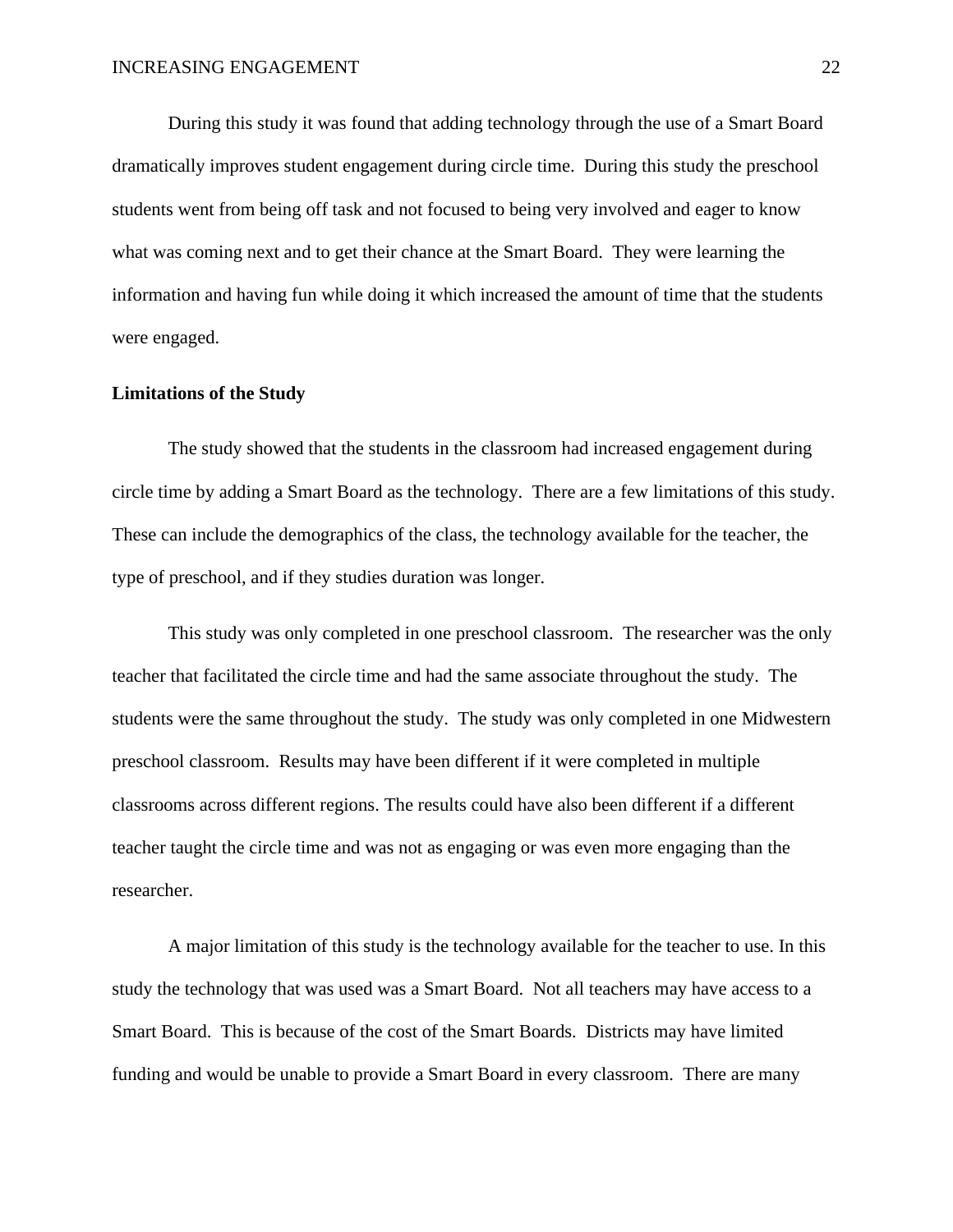different options when it comes to the type of interactive white boards. All of these interactive white boards vary in price. A Smart Board is just one brand of interactive white boards that are available. A more cost effective option would be a Mimio.

A limitation of the study is the study was only completed using a Smart Board as the interactive white board. Smart Boards allow the students to interact with the technology and take part in their own learning. Other technologies may not have the same benefits as a Smart Board. This may result in a different outcome.

Another limitation is that the study only lasted for six weeks with the technology only being added for the last three. If this teaching technique was continued and the use of the Smart Board was not changed then student's engagement may not stay consistent over time. The longlasting effects are not present in this study.

#### <span id="page-23-0"></span>**Further Study**

This study looked at how adding technology during circle time could improve student's engagement. This study did not look at how technology could be used to improve the student's engagement throughout the whole day or year. One idea that would keep reoccurring during this study was could technology be used more.

For a further study it would be beneficial to look to see if adding technology throughout the whole day of preschool could improve the overall engagement of the students throughout the day. Another area in preschool where technology could be used would be during small group time. By adding technology to the independent small group the teacher could focus on their teacher led small group. One way to add technology to the independent small group would be to use iPads to scan QR codes. The QR codes would be linked to recorded directions to tell the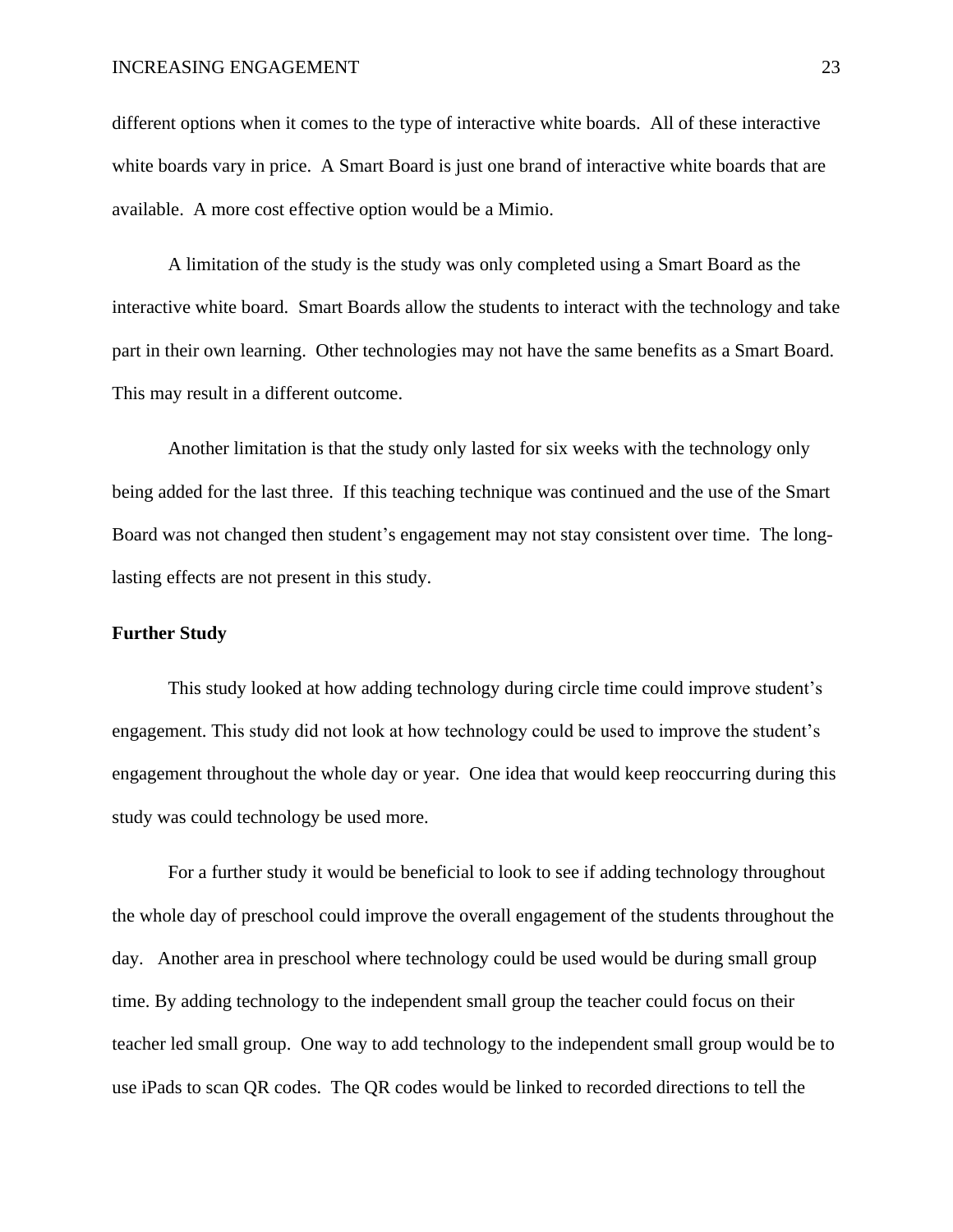students what to do. QR codes could also be used to read students books and ask them questions about the book. This is just one example of another technology that could be used to improve engagement throughout the preschool day.

One other question that continued to arise during this study was how long the technology could keep the student's engaged. This further study could look at the effects of technology over longer periods of time such as the full year of preschool or all of elementary. This would be an important study to complete.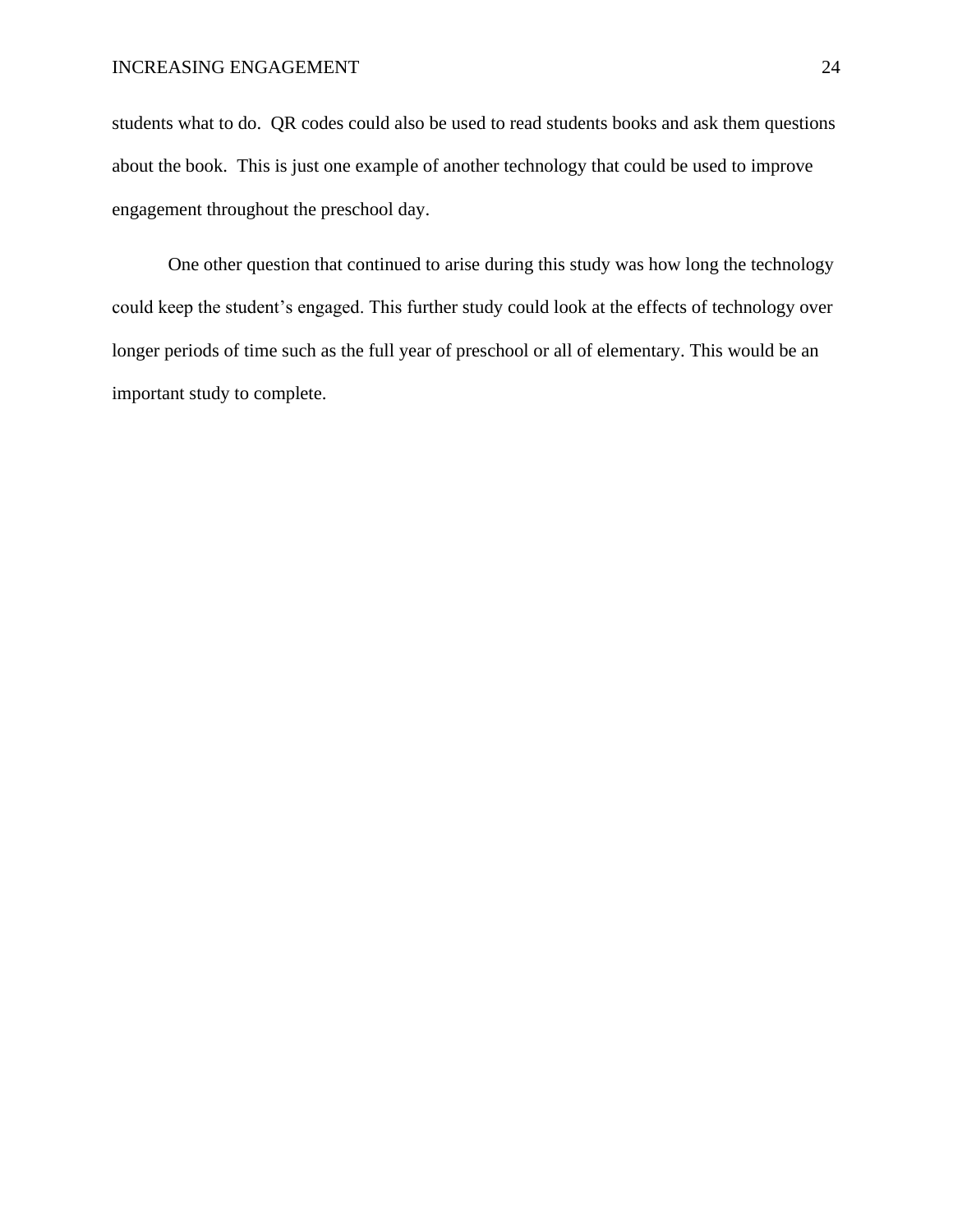#### **Conclusion**

<span id="page-25-0"></span>The topic of this action research project was how to effectively engage preschoolers during circle time. Students in the preschool class were off task and not engaged during circle time. They were talking to the person next to them, turned around, and wanted to get up and move. This action research looked at how technology could help improve student engagement during preschool circle time. It can be concluded that adding technology improved the student's engagement during circle time. After technology was added the students were engaged and interested in all the areas they were learning during circle time. Having a Smart Board showed a noticeable difference in the student's engagement.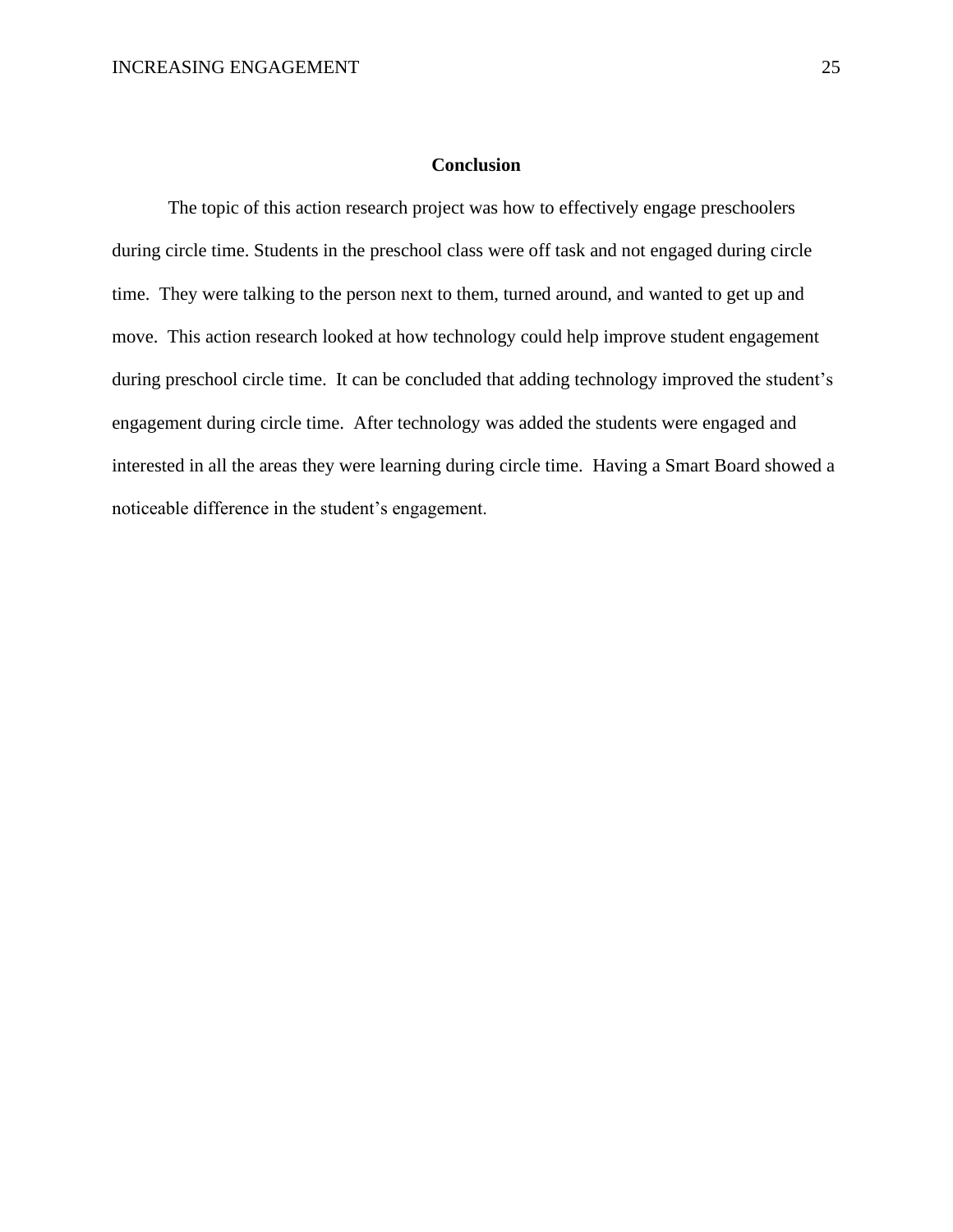#### References

- <span id="page-26-0"></span>Barton, E., Reichow, B., Wolery, M., & Chen, C. (2011). We can all participate! adapting circle time for children with autism. *Young Exceptional Children, 14*(2), 2-21
- Dowd, M. (2019, January 10). *Advantages & Disadvantages of Qualitative & Quantitative Research*. Retrieved from [https://www.theclassroom.com/advantages-disadvantages-of](https://www.theclassroom.com/advantages-disadvantages-of-qualitative-quantitative-research-12082716.html)[qualitative-quantitative-research-12082716.html](https://www.theclassroom.com/advantages-disadvantages-of-qualitative-quantitative-research-12082716.html)
- DuMoulin, H., Rodgers, S., & Farley, K. S. (n.d.). *Successful Circle Times with Young Children.* Retrieved from [https://earlychildhood.ehe.osu.edu/research/successful-circle-times-with](https://earlychildhood.ehe.osu.edu/research/successful-circle-times-with-young-children/)[young-children/](https://earlychildhood.ehe.osu.edu/research/successful-circle-times-with-young-children/)
- *Effective Classroom Practice: Preschoolers and Kindergartners*. (n.d.) Retrieved from [https://www.naeyc.org/resources/topics/technology-and-media/preschoolers-and](https://www.naeyc.org/resources/topics/technology-and-media/preschoolers-and-kindergartners)[kindergartners](https://www.naeyc.org/resources/topics/technology-and-media/preschoolers-and-kindergartners)
- Fox, J. (2017). Adjustable options create flexible spaces.(seating). *Hotel Management, 232*(6), 42.
- *How Teachers Use Alternative Seating to Engage Students*. (2018, April 24). Retrieved from <https://www.parenttoday.org/how-teachers-use-alternative-seating-to-engage-students/>
- Ihmeideh, Fathi. *The Role of Computer Technology in Teaching Reading and Writing: Preschool Teachers' Beliefs and Practice.* Journal of Research in Childhood Education, vol. 24, no.1, 2010, p.60+ General OneFile,
- Kleeberger, V., & Mirenda, P. (2010). Teaching generalized imitation skills to a preschooler with autism using video modeling. *Journal of Positive Behavior Interventions, 12*(2), 116-127.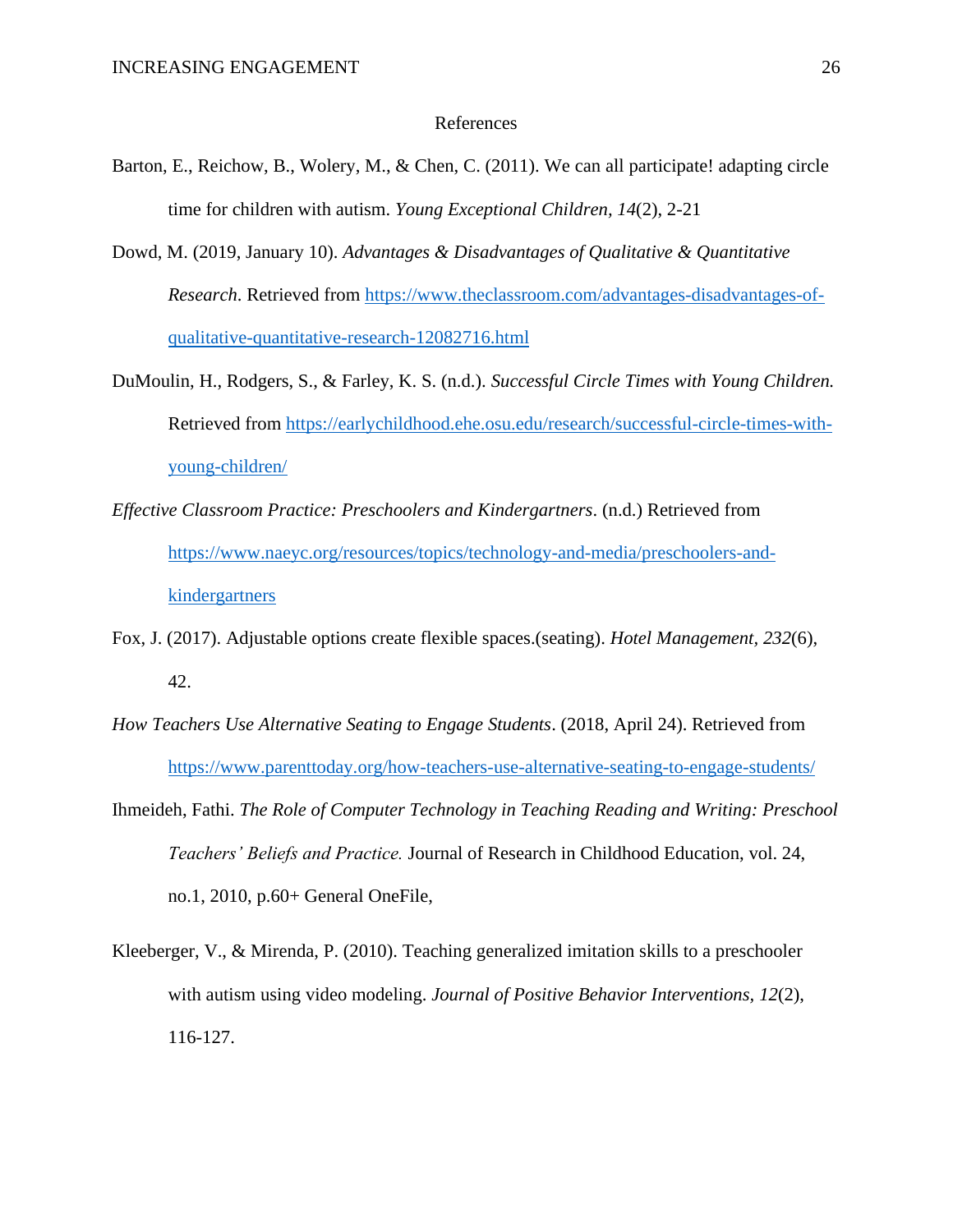- McNamara-Cabral, M. (2012). Idea bank: How a Smart Board changed my teaching. *Music Educators Journal, 98*(3), 26-27.
- Meyer, B. (2015). Learning through telepresence with ipads: Placing schools in local/global communities. *Interactive Technology and Smart Education, 12*(4), 270-284. doi:10.1108/ITSE-09-2015-0027
- Palmer, K., Matsuyama, A., & Robinson, L. (2017). Impact of structured movement time on preschoolers' physical activity engagement. *Early Childhood Education Journal, 45*(2), 201-206. doi:10.1007/s10643-016-0778-x
- Quesenberry, A. C., Mustian, A. L., & Clark-Bischke, C. (2016). Tuning in: Strategies for incorporating technology into social skills instruction in preschool and kindergarten. *Young Children, 71*(1), 74-80.
- Raisor, J., & Thompson, S. (2014). Preschool: Guidance strategies to prevent and address preschool bullying. *Young Children, 69*(2), 70-75.
- Robinson, M., Estes, K., & Knapfel, S. (2014). Use of technology in the classroom to increase p rofessional preparation. *The Journal for Nurse Practitioners, 10*(10), 97. doi:10.1016/j.nu rpra.2014.09.001
- Rose, R., & Shevlin M. (2010). Count Me In!: Ideas for Actively Engaging Students in Inclusive Classrooms. London: Jessica Kingsley Publishers.
- Seifert, A. M., & Metz, A. E. (2017). The effects of inflated seating cushions on engagement in preschool circle time. *Early Childhood Education Journal, 45*(3), 411-418.
- Sharkins, K., Newton, A., Albaiz, N., & Ernest, J. (2016). Preschool children's exposure to media, technology, and screen time: Perspectives of caregivers from three early childcare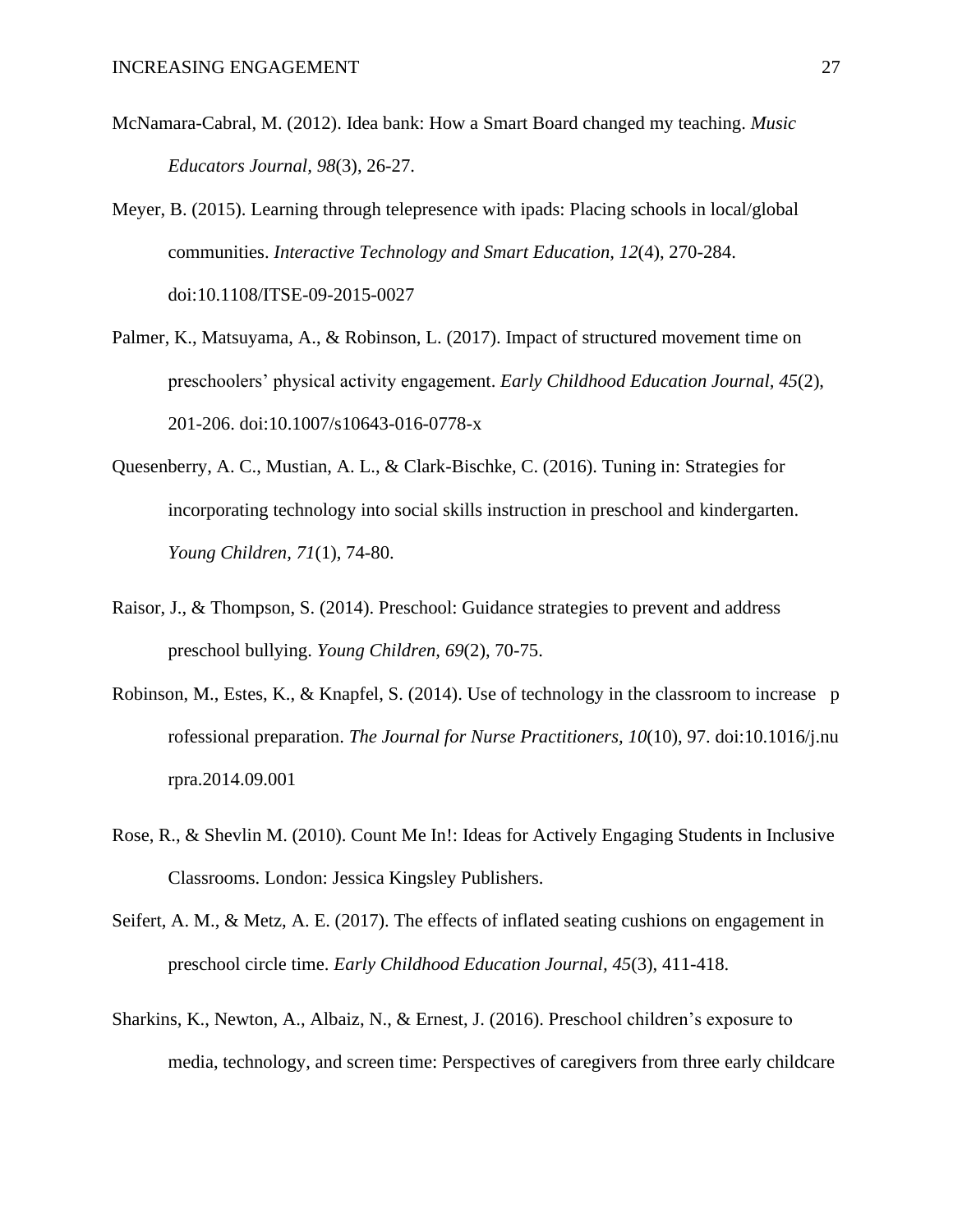settings. *Early Childhood Education Journal, 44*(5), 437-444. doi:10.1007/s10643-015- 0732-3

Shepley, C., Lane, J., & Gast, D. (2016). Using Smart Board technology to teach young students with disabilities and limited group learning experience to read environmental text. *Education and Training in Autism and Developmental Disabilities, 51*(4).

*Successful Circle Times* (Better Kid Care). (n.d.). Retrieved from [https://extension.psu.edu/programs/betterkidcare/early-care/tip-pages/all/successful](https://extension.psu.edu/programs/betterkidcare/early-care/tip-pages/all/successful-circle-times)[circle-times](https://extension.psu.edu/programs/betterkidcare/early-care/tip-pages/all/successful-circle-times)

Test, J. E., & Cornelius-White, J. H. (2013). Relationships between the timing of social interactions and preschoolers' engagement in preschool classrooms. *Journal of Early Childhood Research,11*(2), 165-183. doi:10.1177/1476718x12466217

Williford, A.P., Vick Whittaker, J.E., Vitiello, V. E., & Downer, J.T. (2013). *Children's Engagement in Preschool and The Development of Self-Regulation*. Retrieved from [http://curry.virginia.edu/uploads/resourceLibrary/CASTL\\_Research\\_Brief-](http://curry.virginia.edu/uploads/resourceLibrary/CASTL_Research_Brief-Williford_et_al._(2013)_EED.pdf)[Williford\\_et\\_al.\\_\(2013\)\\_EED.pdf](http://curry.virginia.edu/uploads/resourceLibrary/CASTL_Research_Brief-Williford_et_al._(2013)_EED.pdf)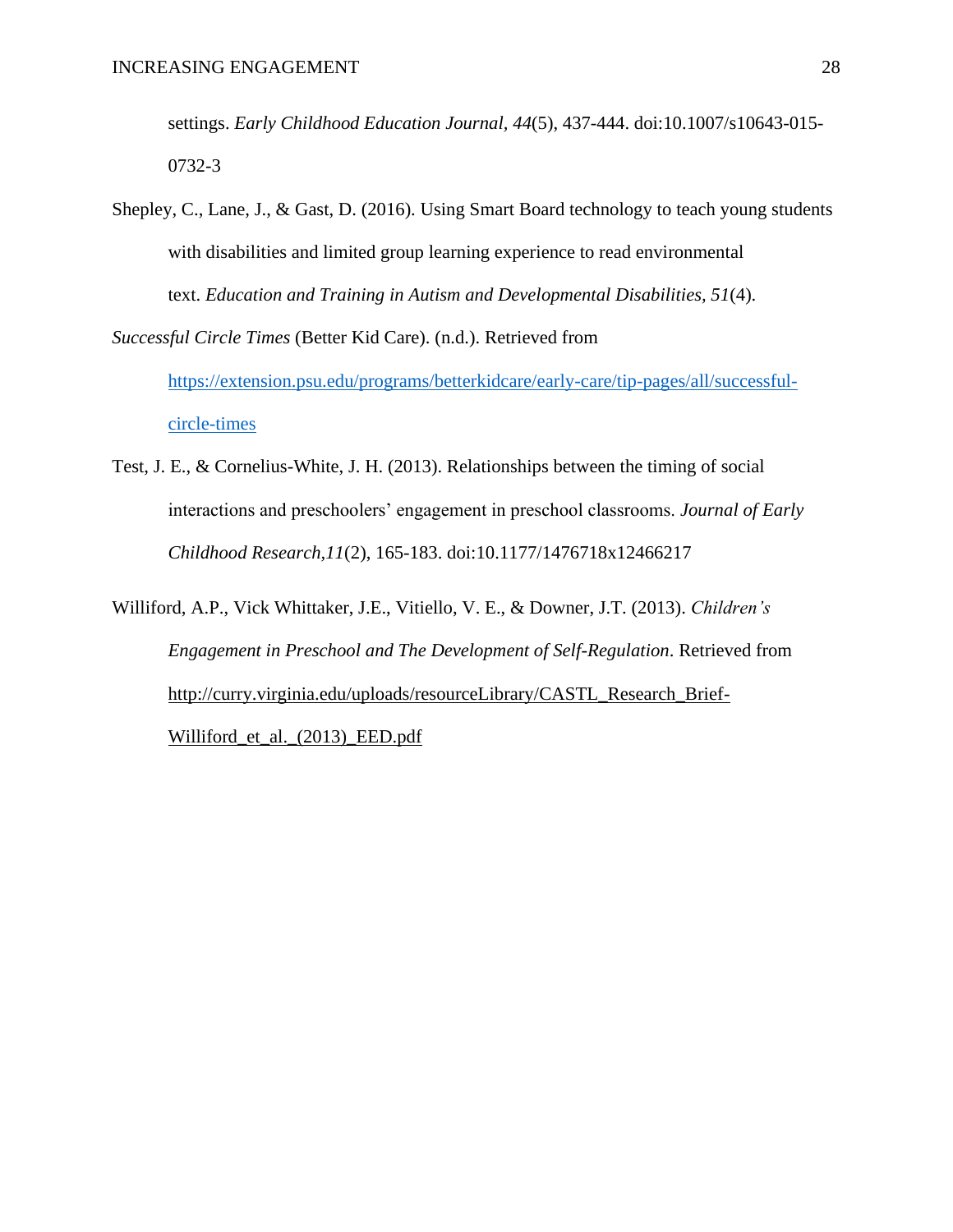## **Appendix A**

## **Teacher Circle Time Initial Reflection**

<span id="page-29-0"></span>

| Name                                                                   | Day                                           | Date                                                  | <b>Total points</b>                                                                                    |
|------------------------------------------------------------------------|-----------------------------------------------|-------------------------------------------------------|--------------------------------------------------------------------------------------------------------|
| Question?                                                              | 1pt                                           | 3pt                                                   | 5pt                                                                                                    |
| Engagement?<br>How engaged were the<br>students during circle<br>time? | Students were rarely<br>engaged               | Students were<br>sometimes engaged                    | Students were engaged                                                                                  |
| Technology?<br>Was technology use?<br>How much and to what<br>extent?  | No technology was<br>used during circle time. | Minimal technology<br>was used during circle<br>time. | Technology was used in<br>multiple ways and<br>multiple times<br>throughout the entire<br>circle time. |
| Name                                                                   |                                               | Date                                                  | <b>Total points</b>                                                                                    |
| Question?                                                              | Day<br>1pt                                    | 3pt                                                   | 5pt                                                                                                    |
| Engagement?<br>How engaged were the<br>students during circle<br>time? | Students were rarely<br>engaged               | Students were<br>sometimes engaged                    | Students were engaged                                                                                  |
| Technology?<br>Was technology use?<br>How much and to what<br>extent?  | No technology was<br>used during circle time. | Minimal technology<br>was used during circle<br>time. | Technology was used in<br>multiple ways and<br>multiple times<br>throughout the entire<br>circle time. |
|                                                                        |                                               |                                                       |                                                                                                        |
| Name                                                                   | Day                                           | Date                                                  | <b>Total points</b>                                                                                    |
| Question?                                                              | 1pt                                           | 3pt                                                   | 5pt                                                                                                    |
| Engagement?<br>How engaged were the<br>students during circle<br>time? | Students were rarely<br>engaged               | Students were<br>sometimes engaged                    | Students were engaged                                                                                  |
| Technology?<br>Was technology use?<br>How much and to what<br>extent?  | No technology was<br>used during circle time. | Minimal technology<br>was used during circle<br>time. | Technology was used in<br>multiple ways and<br>multiple times<br>throughout the entire<br>circle time. |